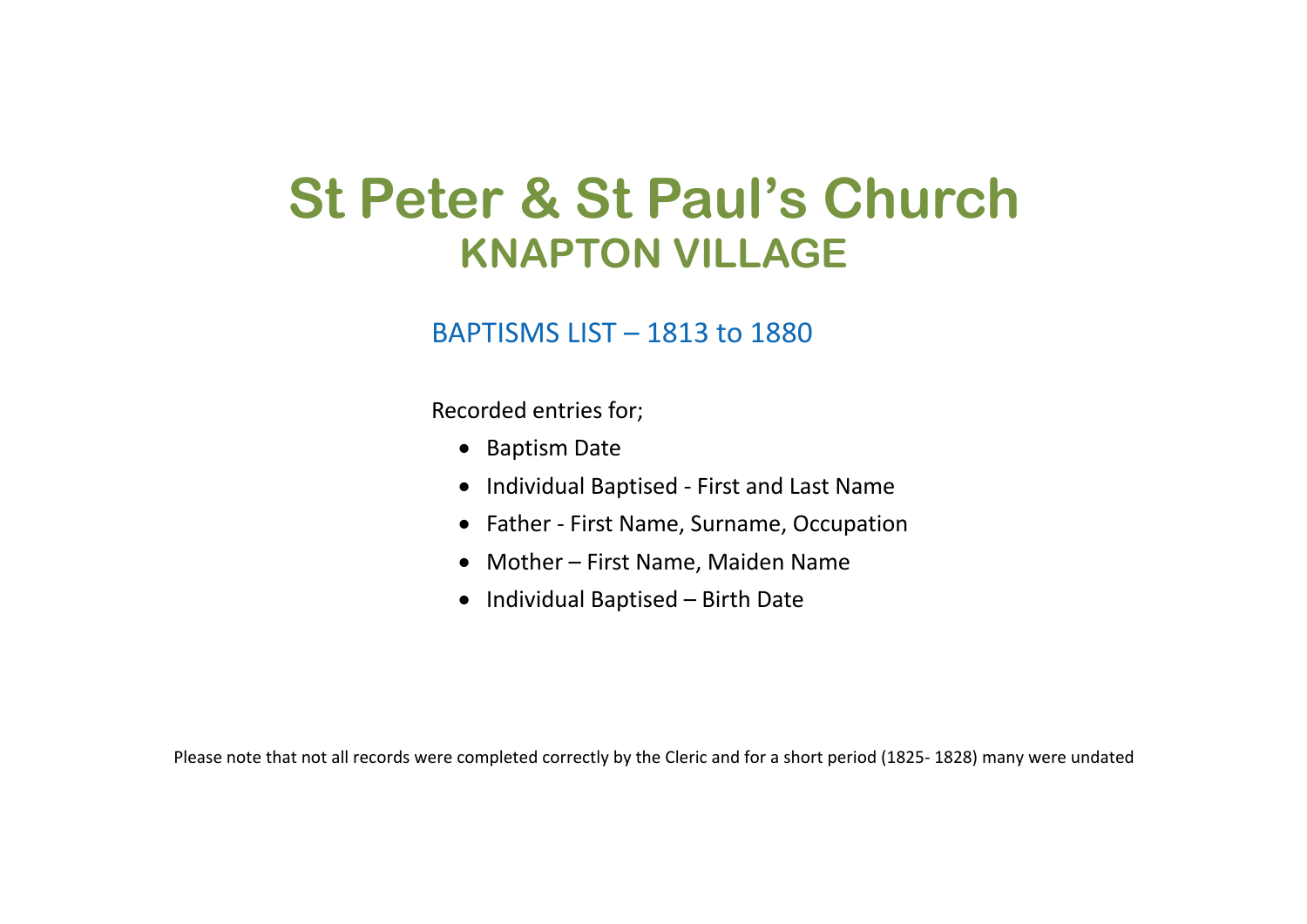## **List of Baptisms at St Peter & St Paul's Church, Knapton, between 1813 and 1880**

|               | <b>Event</b>      |                      | <b>Individual Baptised</b> |                   | <b>Father</b>    |                   |                   | <b>Mother</b>      | <b>Note</b>       |
|---------------|-------------------|----------------------|----------------------------|-------------------|------------------|-------------------|-------------------|--------------------|-------------------|
| <b>Ref No</b> | <b>Event Date</b> | <b>First Name(s)</b> | <b>Surname</b>             | <b>First Name</b> | <b>Surname</b>   | <b>Occupation</b> | <b>First Name</b> | <b>Maiden Name</b> | <b>Birth Note</b> |
| $\mathbf{1}$  | 17/02/1813        | Henry                | <b>ATKINSON</b>            | Charles           | <b>ATKINSON</b>  | Farmer            | <b>Bridget</b>    | <b>DEW</b>         |                   |
| 2             | 14/03/1813        | James                | ROYALL                     | Richard           | <b>ROYALL</b>    | Labourer          | Sarah             | <b>DANIELS</b>     |                   |
| 3             | 09/05/1813        | John                 | STEERMAN                   | Henry             | STEERMAN         | Labourer          | Dinah             | <b>HOLMES</b>      |                   |
| 4             | 30/05/1813        | Charlotte            | <b>CLARK</b>               | Joseph            | <b>CLARK</b>     | Labourer          | Elizabeth         | POWEL              |                   |
| 5             | 10/10/1813        | Charles              | <b>ATKINSON</b>            | Charles           | <b>ATKINSON</b>  | Farmer            | <b>Bridget</b>    | <b>DEW</b>         |                   |
| 6             | 04/01/1814        | Elizabeth            | <b>BAKER</b>               | Samuel            | <b>BAKER</b>     | Farmer            | Elizabeth         | <b>BOULTER</b>     |                   |
| 7             | 21/02/1814        | Webster              | <b>LUBBOCK</b>             | James             | <b>LUBBOCK</b>   | Labourer          | Susan             | <b>HEWITT</b>      |                   |
| 8             | 07/03/1814        | Elizabeth            | <b>DUING</b>               | William           | <b>DUING</b>     | Labourer          | Martha            | <b>BENSLEY</b>     |                   |
| 9             | 28/03/1814        | Robert               | <b>SILVEY</b>              | William           | <b>SILVEY</b>    | Labourer          | Susan             | <b>MACK</b>        | 18/03/1814        |
| 10            | 14/07/1814        | John                 | STEERMAN                   | Henry             | STEERMAN         | Carpenter         | Dinah             | <b>HOLMES</b>      | 10/07/1814        |
| 11            | 04/09/1814        | Henry                | <b>HALL</b>                | Henry             | <b>HALL</b>      | Blacksmith        | Mary              | <b>WATTS</b>       | 02/09/1814        |
| 12            | 25/09/1814        | Mary                 | <b>CLAXTON</b>             | Robert            | <b>CLAXTON</b>   | Labourer          | Sarah             | <b>LINES</b>       | 21/09/1814        |
| 13            | 15/10/1814        | Charles              | WILD                       | John              | WILD             | Labourer          | Ann               | <b>TODD</b>        | 12/10/1814        |
| 14            | 06/11/1814        | Anne                 | MACK                       | John              | MACK             | Labourer          | Hannah            | <b>GAZELEY</b>     | 30/10/1814        |
| 15            | 14/11/1814        | George Graham        | <b>HUNTER</b>              | Henry             | <b>HUNTER</b>    | Clergyman         | Frances           | GRAHAM             | 20/10/1814        |
| 16            | 13/12/1814        | George               | <b>DURRANT</b>             | William           | <b>DURRANT</b>   | Labourer          | Zipporah          | <b>WARD</b>        | 26/11/1814        |
| 17            | 03/01/1815        | Mary                 | <b>HEWITT</b>              | Robert            | <b>HEWITT</b>    | Labourer          | Mary              | <b>MARTIN</b>      | 31/12/1814        |
| 18            | 29/01/1815        | Emily                | <b>SANDERS</b>             | William           | <b>SANDERS</b>   | Labourer          | Mary              | THOMPSON           | 21/01/1815        |
| 19            | 10/04/1815        | Thomas               | <b>WOODHOUSE</b>           | Thomas            | <b>WOODHOUSE</b> | Labourer          | Phillis           |                    | 08/04/1815        |
| 20            | 07/05/1815        | John                 | <b>ATKINSON</b>            | Charles           | <b>ATKINSON</b>  | Farmer            | <b>Bridget</b>    | <b>DEW</b>         | 01/05/1815        |
| $21\,$        | 15/05/1815        | Mary Ann             | WALLER                     | John              | <b>HUBBARD</b>   |                   | Elizabeth         | WALLER             | 08/05/1815        |
| 22            | 20/06/1815        | Phoebe               | LUBBOCK                    | James             | LUBBOCK          | Labourer          | Susan             | <b>HEWITT</b>      | 17/06/1815        |
| 23            | 14/07/1815        | Catherine            | <b>BAKER</b>               | Samuel            | <b>BAKER</b>     | Farmer            | Elizabeth         | <b>BOULTER</b>     |                   |
| 24            | 03/09/1815        | Mary Ann             | <b>STEARMAN</b>            | John              | <b>STEARMAN</b>  | Labourer          | Dinah             | <b>HOLMES</b>      | 01/09/1815        |
| 25            | 27/09/1815        | Mary Anne            | JAY                        | Charles           | JAY              | Labourer          | Phillis           |                    |                   |
| 27            | 17/11/1815        | Elizabeth            | AMES                       | William           | GEE              |                   | Elizabeth         | AMES               |                   |
| 28            | 17/12/1815        | Sarah Ann            | <b>PULEY</b>               | Mark              | <b>PULEY</b>     | Labourer          | Rebecca           |                    | 14/12/1815        |
| 29            | 24/12/1815        | Francis              | <b>CLARK</b>               | Joseph            | <b>CLARK</b>     | Labourer          | Elizabeth         |                    | 18/12/1815        |
| 30            | 26/03/1816        | George               | <b>DURRANT</b>             | William           | <b>DURRANT</b>   | Labourer          | Zipporah          |                    | 25/03/1816        |
| 31            | 28/04/1816        | Mary Anne            | GRAY                       | Thomas            | GRAY             | Fisherman         | Maria             |                    | 25/04/1816        |
| 32            | 04/05/1816        | John                 | WILEY                      | John              | <b>WILEY</b>     | Labourer          | Anne              |                    | 03/05/1816        |
| 33            | 12/05/1816        | Robert               | <b>HALL</b>                | Henry             | <b>HALL</b>      | <b>Blacksmith</b> | Mary              |                    | 06/05/1816        |
| 34            | 16/06/1816        | Mary                 | <b>ATKINSON</b>            | Charles           | <b>ATKINSON</b>  | Farmer            | <b>Bridget</b>    |                    | 11/06/1816        |
| 35            | 16/06/1816        | James                | MACK                       | John              | MACK             | Labourer          | Hannah            |                    | 12/06/1816        |
| 36            | 14/07/1816        | Samuel               | <b>BAKER</b>               | Samuel            | <b>BAKER</b>     | Farmer            | Elizabeth         |                    | 06/07/1816        |
| 37            | 26/07/1816        | George               | <b>HERRING</b>             | Henry             | <b>HERRING</b>   | Surgeon           | Sarah             |                    | 16/07/1816        |
| 38            | 30/09/1816        | Edward               | <b>HUNTER</b>              | Henry             | <b>HUNTER</b>    | Clergyman         | Frances           |                    | 11/09/1816        |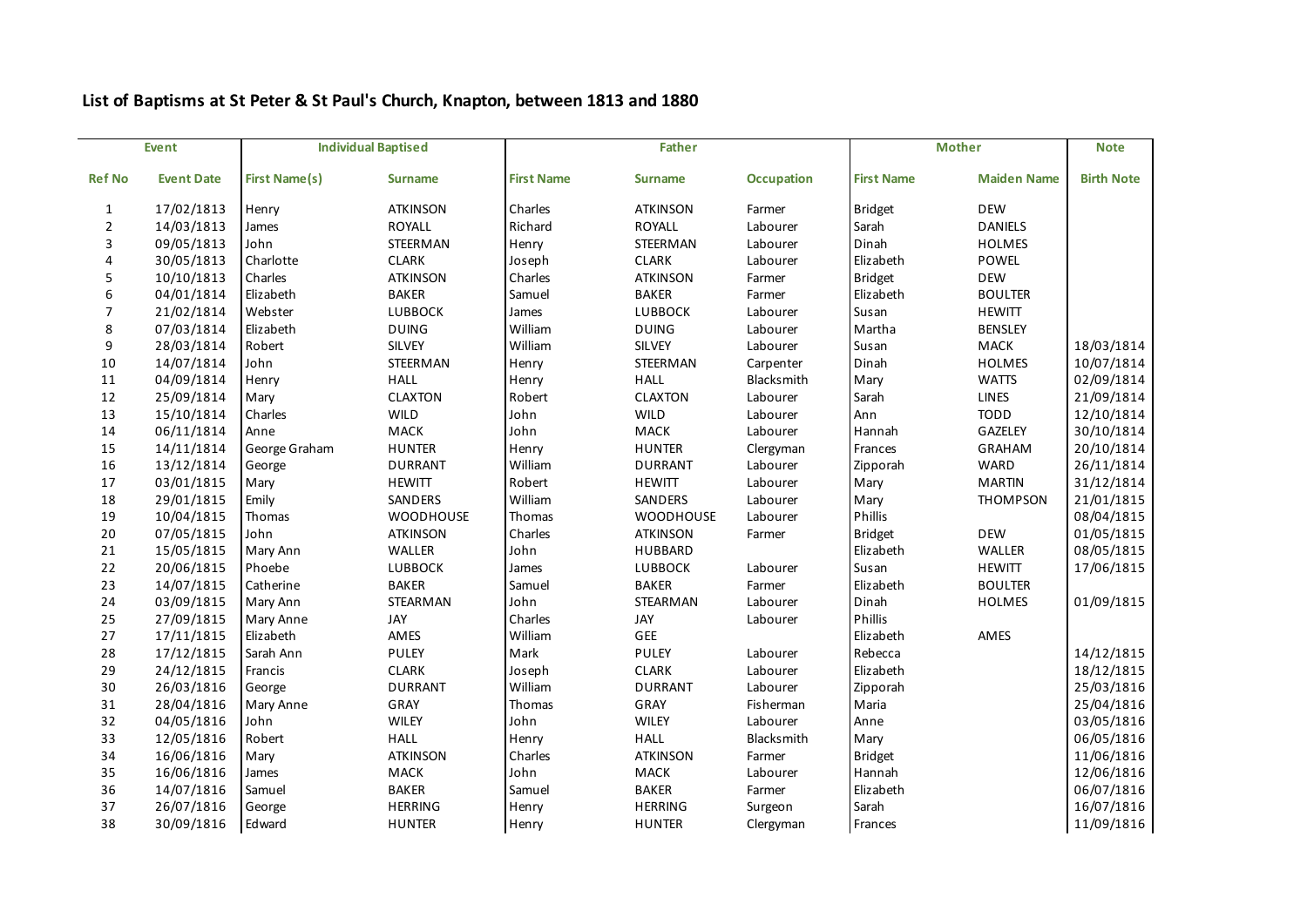| 42     | 13/01/1817 | Mary                | READ             | Richard    | <b>READ</b>    | Labourer         | Mary        |                  | 01/01/1817 |
|--------|------------|---------------------|------------------|------------|----------------|------------------|-------------|------------------|------------|
| 39     | 19/01/1817 | John                | <b>DEWING</b>    | William    | <b>DEWING</b>  | Labourer         | Martha      |                  | 04/01/1817 |
| 40     | 20/01/1817 | Sarah               | <b>STEWARD</b>   | William    | <b>STEWARD</b> | Bricklayer       | Martha      |                  |            |
| 41     | 16/02/1817 | Jane                | STEERMAN         | Henry      | STEERMAN       | Labourer         | Dinah       |                  | 14/02/1817 |
| 44     | 04/03/1817 | Stephen Atkinson    | COOK             | Stephen    | COOK           | Clergyman        | Maria       |                  |            |
| 43     | 07/03/1817 | Ann                 | <b>GREEN</b>     | John       | <b>GREEN</b>   | Labourer         | Hannah      |                  | 03/03/1817 |
| 45     | 11/05/1817 | Eliza               | CLAXTON          | Robert     | <b>CLAXTON</b> | Labourer         | Sarah       |                  | 11/05/1817 |
| 46     | 01/06/1817 | Mary                | <b>HALL</b>      | Henry      | <b>HALL</b>    | Blacksmith       | Mary        |                  | 16/05/1817 |
| 47     | 15/06/1817 | Elizabeth           | <b>DURRANT</b>   | William    | <b>DURRANT</b> | Labourer         | Zipporah    |                  | 14/06/1817 |
| 48     | 29/06/1817 | William             | LAWSON           | William    | LAWSON         | Tailor           | Jane        |                  | 15/06/1817 |
| 49     | 03/08/1817 | Anne                | <b>PARDON</b>    | Brown      | PARDON         | Labourer         | Anne        |                  | 01/08/1817 |
| 50     | 10/08/1817 | Robert              | <b>WILEY</b>     | John       | <b>WILEY</b>   | Labourer         | Anne        |                  | 06/08/1817 |
| 51     | 28/09/1817 | William             | <b>BURTON</b>    | Edward     | <b>BURTON</b>  | Labourer         | Mary        |                  | 23/09/1817 |
| 52     | 01/03/1818 | John Augustus       | <b>MILES</b>     | Jeafferson | <b>MILES</b>   | Naval Lieutenant | Frances     |                  | 04/11/1817 |
| 53     | 05/04/1818 | Esther              | <b>WOODHOUSE</b> | Thomas     | WOODHOUSE      | Labourer         | Phillis     |                  | 22/03/1818 |
| 54     | 05/04/1818 | Henry               | <b>BREEZE</b>    | Joseph     | <b>BREEZE</b>  | Carpenter        | Elizabeth   |                  | 02/04/1817 |
| 55     | 12/04/1818 | William Royale      | <b>PULEY</b>     | Mark       | <b>PULEY</b>   | Labourer         | Rebecca     |                  | 08/04/1818 |
| 56     | 21/06/1818 | William Martin      | <b>MACK</b>      | John       | MACK           | Labourer         | Hannah      |                  | 14/06/1818 |
| 57     | 28/06/1818 | Mary Anne           | <b>BURRELL</b>   | John       | PILGRIM        |                  | Anne        | <b>BURRELL</b>   | 22/06/1818 |
| 58     | 13/09/1818 | Edward              | <b>LINES</b>     | Charles    | <b>LINES</b>   | Labourer         | Esther      |                  | 02/09/1818 |
| 59     | 15/10/1818 | Elizabeth           | STEARMAN         | Henry      | STEARMAN       | Labourer         | Dinah       |                  |            |
| 60     | 14/02/1819 | Elizabeth           | <b>GREEN</b>     | John       | <b>GREEN</b>   | Labourer         | Hannah      |                  | 12/02/1819 |
| 61     | 28/02/1819 | Joseph              | <b>STEWARD</b>   | William    | STEWARD        | Bricklayer       | Elizabeth   |                  | 26/02/1819 |
| 62     | 04/04/1819 | Jeafferson          | <b>MILES</b>     | Jeafferson | <b>MILES</b>   | Naval Lieutenant | Frances     |                  | 03/04/1819 |
| 63     | 09/05/1819 | Martha              | PARDON           | Brown      | PARDON         | Labourer         | Ann         |                  | 06/05/1819 |
| 64     | 06/06/1819 | Sarah               | <b>REED</b>      | Richard    | <b>REED</b>    | Labourer         | Mary        |                  | 07/02/1819 |
| 65     | 01/07/1819 | George              | <b>TODD</b>      | Esau       | <b>TODD</b>    | Husbandman       | Elizabeth   |                  |            |
| 66     | 25/07/1819 | Mary Ann            | <b>DURRANT</b>   | William    | <b>DURRANT</b> | Labourer         | Zipporah    |                  | 23/07/1819 |
| 67     | 29/08/1819 | Mary                | <b>MARTIN</b>    | James      | <b>MARTIN</b>  | Labourer         | Sarah       |                  | 17/08/1819 |
| 68     | 02/09/1819 | Mary                | <b>DEWING</b>    | William    | <b>DEWING</b>  | Labourer         | Martha      |                  | 29/08/1819 |
| 69     | 24/10/1819 | Mary                | <b>FARROW</b>    | Joseph     | <b>FARROW</b>  | Labourer         | Elizabeth   |                  | 18/10/1819 |
| 70     | 04/11/1819 | Eliza               | COOK             | Stephen    | COOK           | Clergyman        | Maria       |                  |            |
| $71\,$ | 23/01/1820 | Pamella             | STEARMAN         | Henry      | STEARMAN       | Labourer         | Dianna      |                  | 22/12/1819 |
| 73     | 16/04/1820 | Mary                | <b>WATTS</b>     | Ereland    | <b>WATTS</b>   | Carpenter        | Susan Silva |                  | 07/04/1820 |
| 74     | 23/04/1820 | John                | <b>SPINK</b>     | James      | <b>SPINK</b>   | Labourer         | Ann         | SPINK            | 18/04/1820 |
| 75     | 04/05/1820 | William             | <b>HUNTER</b>    | Henry      | <b>HUNTER</b>  | Clergyman        | Frances     |                  | 21/04/1820 |
| 76     | 09/07/1820 | <b>Robert Watts</b> | <b>HALL</b>      | Peter      | <b>HALL</b>    | Labourer         | Eleanor     |                  | 27/06/1820 |
| 77     | 30/07/1820 | Lydia               | <b>PEULEY</b>    | Mark       | PEULEY         | Labourer         | Rebecca     |                  | 17/07/1820 |
| 78     | 30/08/1820 | John                | <b>CLAXTON</b>   | Robert     | <b>CLAXTON</b> | Labourer         | Sarah       |                  | 06/08/1820 |
| 79     | 25/10/1820 | Mary Ann            | <b>DURRANT</b>   | William    | <b>DURRANT</b> | Labourer         | Zipporah    |                  |            |
| 80     | 19/11/1820 | Susanna             | <b>BLACKBONE</b> | James      | <b>HOOK</b>    |                  | Mary Ann    | <b>BLACKBONE</b> | 17/11/1820 |
| 81     | 17/12/1820 | Robinson            | <b>CORNISH</b>   | William    | <b>CORNISH</b> | Carpenter        | Harriett    |                  | 09/12/1820 |
| 82     | 24/12/1820 | Mary Ann            | <b>STEWARD</b>   | William    | <b>STEWARD</b> | Mason            | Elizabeth   |                  | 20/12/1820 |
| 84     | 04/02/1821 | John                | <b>MACK</b>      | John       | <b>MACK</b>    | Carrier          | Hannah      |                  | 24/01/1821 |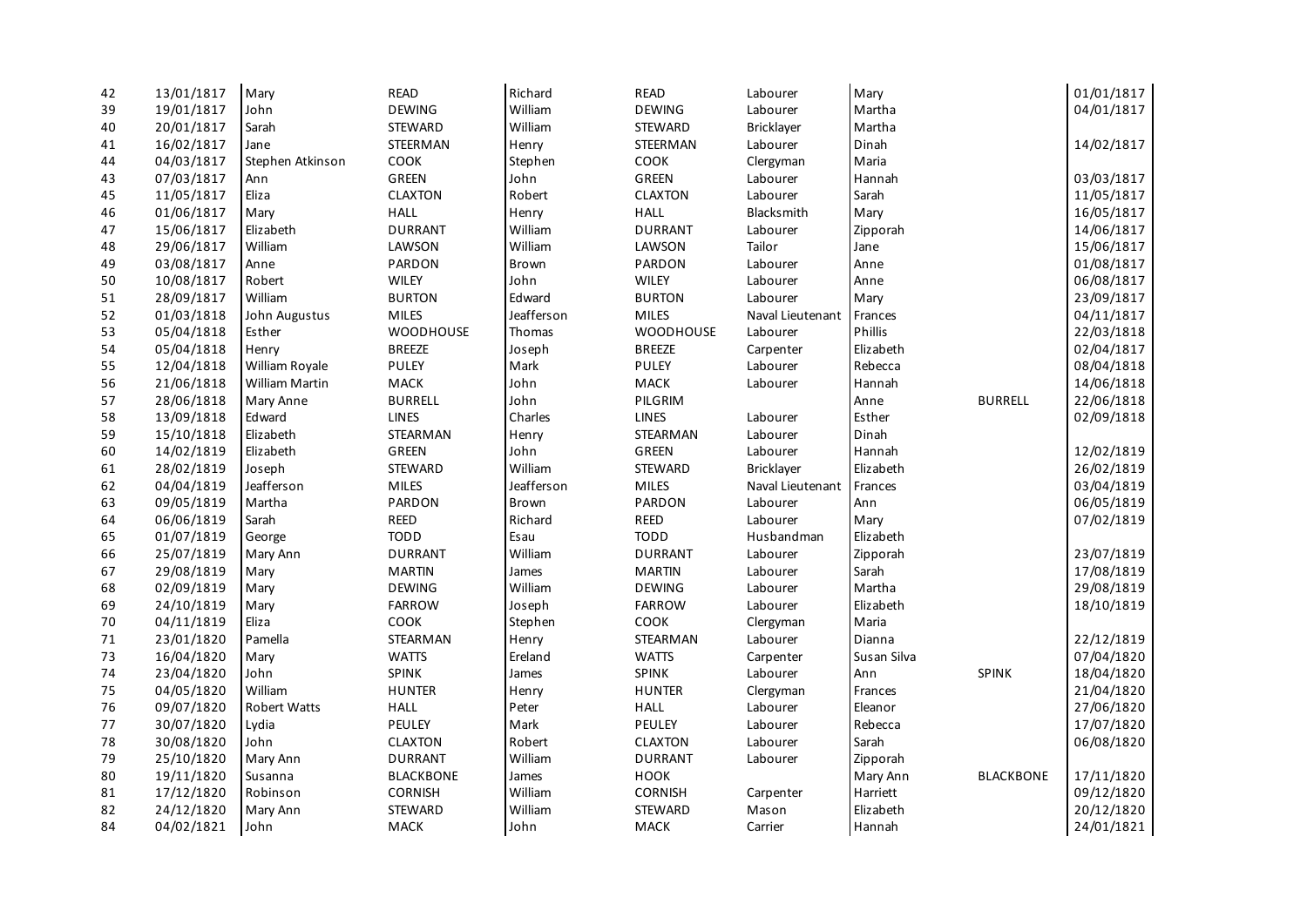| 85  | 11/02/1821 | Frances Steward     | PILCH           | John     | PILCH             | Shoemaker         | Lauretta  |               | 04/02/1821 |
|-----|------------|---------------------|-----------------|----------|-------------------|-------------------|-----------|---------------|------------|
| 86  | 11/02/1821 | Mary Ann            | <b>BEAR</b>     | Zenas    | <b>BEAR</b>       | Shoemaker         | Ann       |               | 10/02/1821 |
| 87  | 18/02/1821 | James               | <b>WILSON</b>   | James    | WILSON            | Labourer          | Ann       |               | 17/02/1821 |
| 88  | 05/08/1821 | Maria               | STEARMAN        | Henry    | <b>STEARMAN</b>   | Labourer          | Dinah     |               | 20/07/1821 |
| 89  | 02/09/1821 | Mary                | <b>HALL</b>     | Peter    | <b>HALL</b>       | <b>Blacksmith</b> | Eleanor   |               | 27/08/1821 |
| 90  | 29/09/1821 | Thomas              | <b>SELF</b>     | William  | <b>SELF</b>       | Labourer          | Jane      |               |            |
| 91  | 07/10/1821 | Susan               | GREEN           | John     | GREEN             | Labourer          | Hannah    |               | 26/09/1821 |
| 92  | 21/10/1821 | Phebe               | PEWLEY          | Mark     | PEWLEY            | Labourer          | Rebecca   |               | 29/09/1821 |
| 93  | 24/10/1821 | Anne                | <b>READ</b>     | Richard  | <b>READ</b>       | Labourer          | Mary      |               |            |
| 94  | 11/11/1821 | Abagail             | <b>HALL</b>     | John     | <b>HALL</b>       | Labourer          | Abagail   |               | 04/11/1821 |
| 95  | 15/12/1821 | John                | <b>NEWSTEAD</b> | John     | <b>NEWSTEAD</b>   | Labourer          | Mary      |               |            |
| 96  | 16/12/1821 | George              | <b>DURRANT</b>  | William  | <b>DURRANT</b>    | Labourer          | Zipporah  |               |            |
| 97  | 05/05/1822 | Emily               | <b>BEAR</b>     | Enus     | <b>BEAR</b>       | Shoemaker         | Ann       |               | 01/05/1822 |
| 98  | 06/05/1822 | Mary Ann            | <b>BRETT</b>    | Robert   | WEGG              |                   | Ann       | <b>BRETT</b>  | 01/05/1822 |
| 99  | 02/06/1822 | Elizabeth Ann       | <b>LINES</b>    | Charles  | LINES             | Labourer          | Easter    |               | 30/05/1822 |
| 99  | 02/06/1822 | Lucy Sophia         | <b>LINES</b>    | Charles  | <b>LINES</b>      | Labourer          | Easter    |               | 30/05/1822 |
| 100 | 07/07/1822 | Joseph Holmes       | LOADS           | Joseph   | LOADS             | Labourer          | Ann       |               | 05/07/1822 |
| 101 | 18/08/1822 | Charlotte Martha    | <b>HUNTER</b>   | Henry    | <b>HUNTER</b>     | Clergyman         | Frances   |               | 25/07/1822 |
| 102 | 06/10/1822 | Sophia Bond         | <b>LAMBERT</b>  | Thomas   | <b>BOND</b>       |                   | Mary      | LAMBERT       | 27/09/1822 |
| 103 | 24/11/1822 | William Joseph      | <b>STEWARD</b>  | William  | <b>STEWARD</b>    | Mason             | Susan     |               | 23/11/1822 |
| 104 | 24/11/1822 | William Mathew      | CORNISH         | William  | <b>CORNISH</b>    | Carpenter         | Harriett  |               | 27/10/1822 |
| 105 | 01/12/1822 | Sarah               | <b>HALL</b>     | John     | <b>HALL</b>       | Labourer          | Abagail   |               | 30/11/1822 |
| 106 | 12/01/1823 | Ireland             | <b>WATTS</b>    | Ireland  | <b>WATTS</b>      | Carpenter         | Susan     |               | 05/01/1823 |
| 107 | 19/01/1823 | Hannah              | STEARMAN        | Henry    | STEARMAN          | Labourer          | Dinah     |               | 31/12/1822 |
| 108 | 26/01/1823 | John                | PARDON          | Brown    | PARDON            | Labourer          | Ann       |               | 20/01/1823 |
| 109 | 23/03/1823 | George              | <b>WATTS</b>    | Robert   | <b>WATTS</b>      | Shopkeeper        | Mary      |               | 08/03/1823 |
| 110 | 06/04/1823 | Easter Charlotte    | GEE             | Benjamin | GEE               | Servant           | Elizabeth |               | 30/03/1823 |
| 111 | 20/04/1823 | Rebecca             | <b>OAKLEY</b>   | Joseph   | <b>BUSH</b>       |                   | Ann       | <b>OAKLEY</b> | 12/04/1823 |
| 112 | 01/06/1823 | Stephen             | <b>DURRANT</b>  | William  | <b>DURRANT</b>    | Labourer          | Zipporah  |               | 01/06/1823 |
| 113 | 01/07/1823 | Henry               | <b>HALL</b>     | Peter    | <b>HALL</b>       | Shoeing Smith     | Eleanor   |               |            |
| 114 | 26/07/1823 | George              | NEWSTEAD        | John     | <b>NEWSTEAD</b>   | Labourer          | Mary      |               |            |
| 115 | 24/08/1823 | Elizabeth Steward   | AMOSS           | William  | AMOSS             | Servant           | Sarah     |               | 21/08/1823 |
| 116 | 14/09/1823 | Susan               | PILCH           | John     | PILCH             | Shoemaker         | Lauretta  |               | 09/09/1823 |
| 117 | 12/10/1823 | Thomas              | <b>WILSON</b>   | James    | WILSON            | Labourer          | Ann       |               | 08/10/1823 |
| 118 | 07/12/1823 | John                | <b>HALL</b>     | John     | <b>HALL</b>       | Labourer          | Abagail   |               | 01/12/1823 |
| 119 | 21/12/1823 | Sarah               | <b>BEAR</b>     | Enus     | <b>BEAR</b>       | Shoemaker         | Ann       |               | 12/12/1823 |
| 120 | 14/03/1824 | Robert              | <b>GREEN</b>    | John     | GREEN             | Labourer          | Hannah    |               | 10/03/1824 |
| 121 | 28/03/1824 | John                | <b>MORTER</b>   | James    | <b>MORTER</b>     | Labourer          | Mary      |               | 22/03/1824 |
| 122 | 02/05/1824 | Charles             | <b>LINES</b>    | Charles  | <b>LINES</b>      | Labourer          | Ester     |               | 30/04/1824 |
| 123 | 09/05/1824 | Maria               | <b>BRETT</b>    | Samuel   | <b>THURSTINGS</b> |                   | Ann       | <b>BRETT</b>  | 25/04/1824 |
| 124 | 23/05/1824 | James Richard Royal | PEWLEY          | Mark     | PEWLEY            | Labourer          | Rebecca   |               | 02/05/1824 |
| 125 | 03/08/1824 | Mary                | STEARMAN        | Henry    | <b>STEARMAN</b>   | Labourer          | Dinah     |               | 23/07/1824 |
| 138 | $-/-/1825$ | Louisa              | <b>HARRIS</b>   | Samuel   | <b>HARRIS</b>     | Labourer          | Elizabeth |               | 30/11/1825 |
| 139 | $-/-/1825$ | Mary Ann            | <b>HOLMS</b>    | Miles    | <b>HOLMS</b>      | Carpenter         | Frances   |               | 13/12/1825 |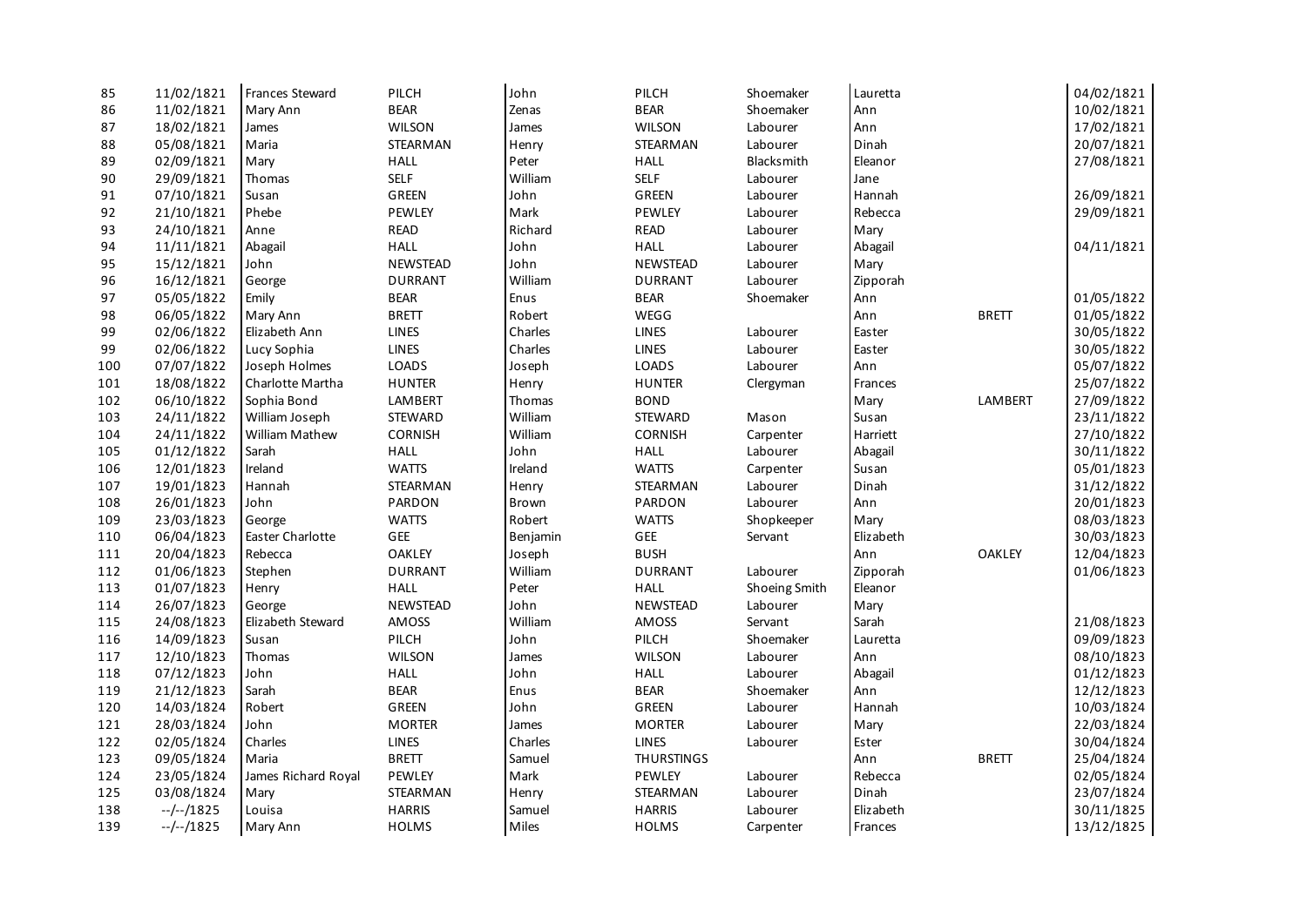| 126 | 02/01/1825 | Maria                 | <b>DEWING</b>   | William  | <b>DEWING</b>   | Labourer          | Martha    | 28/12/1824 |
|-----|------------|-----------------------|-----------------|----------|-----------------|-------------------|-----------|------------|
| 127 | 13/02/1825 | Henry                 | <b>HALL</b>     | John     | <b>HALL</b>     | Labourer          | Abagail   | 05/02/1825 |
| 128 | 27/02/1825 | Robert Watts          | <b>HALL</b>     | Peter    | <b>HALL</b>     | Labourer          | Eleanor   | 22/02/1825 |
| 129 | 20/03/1825 | Eliza                 | <b>GEE</b>      | Benjamin | GEE             | Labourer          | Elizabeth | 13/03/1825 |
| 130 | 15/05/1825 | Eliza                 | <b>BEAR</b>     | Zenas    | <b>BEAR</b>     | Shoemaker         | Ann       | 05/05/1825 |
| 131 | 26/06/1825 | Ann Pashley           | LONG            | David    | LONG            | Baker             | Mary      | 22/06/1825 |
| 132 | 17/07/1825 | <b>William Thomas</b> | <b>PALMER</b>   | Thomas   | PALMER          | Labourer          | Ann       | 20/06/1825 |
| 133 | 28/08/1825 | Joseph                | CLARKE          | George   | CLARKE          | Labourer          | Mary      | 12/08/1825 |
| 134 | 04/09/1825 | James                 | <b>NEWSTEAD</b> | John     | NEWSTEAD        | Labourer          | Mary      | 28/08/1825 |
| 135 | 11/09/1825 | George Lemon          | <b>CORNISH</b>  | William  | <b>CORNISH</b>  | Carpenter         | Harriett  | 05/09/1825 |
| 136 | 25/09/1825 | Jonas                 | <b>SILVER</b>   | Jonas    | <b>SILVER</b>   | Labourer          | Mary Ann  | 18/09/1825 |
| 137 | 25/09/1825 | Mary                  | <b>DURRANT</b>  | William  | <b>DURRANT</b>  | Labourer          | Zipporah  | 23/09/1825 |
| 140 | $-/-/1826$ | Ann                   | PILCH           | John     | PILCH           | Shoemaker         | Ann       | 06/02/1826 |
| 141 | $-/-/1826$ | Robert                | <b>LINES</b>    | Charles  | <b>LINES</b>    | Labourer          | Easter    | 30/03/1826 |
| 142 | $-/-/1826$ | Sarah Ann             | <b>WILSON</b>   | James    | <b>WILSON</b>   | Labourer          | Ann       | 06/04/1826 |
| 143 | $-/-/1826$ | Robert                | <b>HALL</b>     | John     | <b>HALL</b>     | Labourer          | Abigail   | 18/06/1826 |
| 145 | $-/-/1826$ | Susanna               | PEWLEY          | Mark     | PEWLEY          | Labourer          | Rebecca   | 06/08/1826 |
| 146 | $-/-/1826$ | Mary Ann              | LONG            | David    | LONG            | <b>Baker</b>      | Mary      | 20/08/1826 |
| 147 | $-/-/1826$ | <b>William Thomas</b> | <b>BEAR</b>     | Enoch    | <b>BEAR</b>     | Shoemaker         | Ann       | 25/08/1826 |
| 148 | $-/-/1826$ | Elizabeth             | STEARMAN        | Henry    | STEARMAN        | Labourer          | Diana     | 30/09/1826 |
| 150 | $-/-/1826$ | Ellen                 | <b>HALES</b>    | Peter    | <b>HALES</b>    | Labourer          | Ellen     | 06/12/1826 |
| 151 | $-/-/1826$ | Thomas Cook           | GEE             | Benjamin | GEE             | Labourer          | Elizabeth | 08/12/1826 |
| 144 | 26/06/1826 | James                 | <b>WATTS</b>    | Robert   | <b>WATTS</b>    | Shopkeeper        | William   | 21/06/1826 |
| 149 | 26/10/1826 | Harriet               | <b>WATTS</b>    | Ireland  | <b>WATTS</b>    | Carpenter         | Susan     |            |
| 152 | 24/12/1826 | Elizabeth             | <b>BEAR</b>     | Robert   | <b>BEAR</b>     | Labourer          | Elizabeth |            |
| 166 | $-/-/1827$ | Mary                  | <b>MORTER</b>   | James    | <b>MORTER</b>   | Husbandman        | Mary      | 12/12/1827 |
| 167 | --/--/1827 | Maria                 | STEARMAN        | Henry    | STEARMAN        | Husbandman        | Diana     | 20/12/1827 |
| 153 | 25/02/1827 | William               | LAWRENCE        | Thomas   | LAWRENCE        | Labourer          | Amy       |            |
| 154 | 04/03/1827 | James                 | <b>BOND</b>     | James    | <b>BOND</b>     | Labourer          | Jane      |            |
| 155 | 01/04/1827 | Ann                   | WEGG            | Robert   | WEGG            | Labourer          | Elizabeth | 12/01/1827 |
| 156 | 10/06/1827 | James                 | <b>GREEN</b>    | John     | GREEN           | Labourer          | Hanah     | 17/05/1827 |
| 157 | 10/06/1827 | Robert                | CHAPLIN         | Thomas   | CHAPLIN         | Shoemaker         | Sarah     | 03/07/1809 |
| 158 | 22/07/1827 | Eliza                 | <b>DEWING</b>   | William  | <b>DEWING</b>   | Labourer          | Martha    | 29/06/1827 |
| 159 | 22/07/1827 | John                  | SHORT           | John     | SHORT           | Labourer          | Mary      | 02/07/1827 |
| 160 | 29/07/1827 | John                  | <b>CORNISH</b>  | William  | <b>CORNISH</b>  | Carpenter         | Harriet   | 07/07/1827 |
| 161 | 07/10/1827 | Ann Stratton          | <b>SMITH</b>    | Robert   | <b>SMITH</b>    | <b>Butcher</b>    | Martha    |            |
| 162 | 11/11/1827 | Samuel                | <b>HARRISON</b> | Samuel   | <b>HARRISON</b> | Husbandman        | Elizabeth | 17/09/1827 |
| 163 | 11/11/1827 | John                  | <b>HOLMES</b>   | Miles    | <b>HOLMES</b>   | Carpenter         | Frances   |            |
| 164 | 11/11/1827 | James                 | <b>NEWSTEAD</b> | John     | <b>NEWSTEAD</b> | Husbandman        | Mary      |            |
| 165 | 09/12/1827 | Sarah Ann             | PALMER          | Thomas   | PALMER          | Husbandman        | Ann       | 02/11/1827 |
| 168 | $-/-/1828$ | Sarah Ann             | CROGGET         | John     | CROGGET         | Husbandman        | Elizabeth | 16/02/1828 |
| 169 | 24/02/1828 | Charlotte             | STEWARD         | John     | STEWARD         | Shoemaker         | Ann       |            |
| 170 | 09/03/1828 | Robert                | WEGG            | Robert   | WEGG            | Husbandman        | Elizabeth |            |
| 171 | 16/03/1828 | Emily                 | <b>HALL</b>     | Peter    | <b>HALL</b>     | <b>Blacksmith</b> | Eleanor   |            |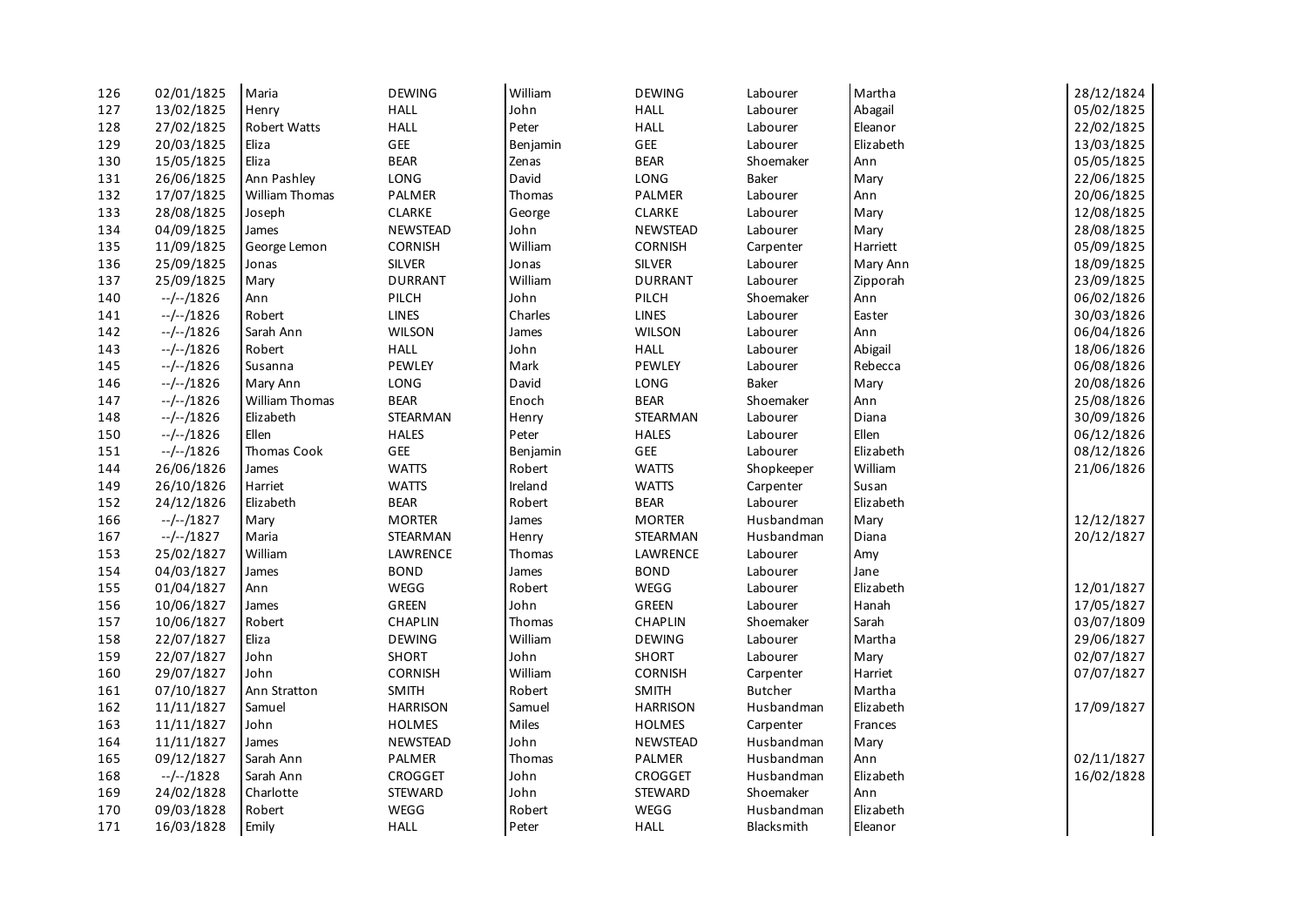| 172 | 23/03/1828 | Mary                | <b>HALL</b>                                        | John     | <b>HALL</b>        | Husbandman        | Abigail   |        |
|-----|------------|---------------------|----------------------------------------------------|----------|--------------------|-------------------|-----------|--------|
| 173 | 30/03/1828 | Sarah               | $\ensuremath{\mathsf{L}}\ensuremath{\mathsf{ARK}}$ | Robert   | LARK               | Husbandman        | Mary      |        |
| 174 | 18/05/1828 | Samuel              | LONG                                               | Robert   | LONG               | Husbandman        | Mary      |        |
| 175 | 27/07/1828 | Hannah              | <b>BANYER</b>                                      | Henry    | <b>BANYER</b>      | <b>Blacksmith</b> | Elizabeth |        |
| 176 | 05/09/1828 | Anna Maria          | <b>AMISS</b>                                       | William  | <b>AMISS</b>       | Farmer            | Maria     |        |
| 176 | 05/09/1828 | Anna Maria          | <b>WORTLEY</b>                                     | William  | <b>WORTLEY</b>     | Farmer            | Maria     |        |
| 177 | 28/10/1828 | George              | <b>FORROW</b>                                      | Joseph   | <b>FORROW</b>      | Husbandman        | Esther    |        |
| 178 | 30/11/1828 | Robert              | GEE                                                | Benjamin | GEE                | Husbandman        | Elizabeth |        |
| 179 | 11/04/1829 | George              | WEGG                                               | Robert   | WEGG               | Husbandman        | Elizabeth |        |
| 180 | 30/04/1829 | Dennis              | <b>BOND</b>                                        | James    | <b>BOND</b>        | Shepherd          | Jane      |        |
| 181 | 07/05/1829 | Thomas              | <b>HALL</b>                                        | John     | <b>HALL</b>        | Husbandman        | Abigail   |        |
| 182 | 28/06/1829 | Harriet             | <b>NEAL</b>                                        | Robert   | <b>NEAL</b>        | Husbandman        | Sarah     |        |
| 183 | 02/08/1829 | Mary Ann            | SCOTTOW                                            | William  | SCOTTOW            | Husbandman        | Charlotte |        |
| 184 | 06/09/1829 | William             | PEWLEY                                             | Mark     | PEWLEY             | Husbandman        | Rebecca   |        |
| 185 | 20/09/1829 | Clarissa            | <b>HOLMES</b>                                      | Miles    | <b>HOLMES</b>      | Carpenter         | Frances   |        |
| 186 | 25/10/1829 | Phoebe              | KEELER                                             | William  | <b>WRIGHT</b>      |                   | Sophia    | KEELER |
| 187 | 25/10/1829 | Benjamin            | <b>NEWSTEAD</b>                                    | John     | NEWSTEAD           | Husbandman        | Mary      |        |
| 188 | 26/10/1829 | Maria               | <b>BEARE</b>                                       | Robert   | <b>BEARE</b>       | Husbandman        | Elizabeth |        |
| 189 | 15/11/1829 | Susanna             | <b>DOUGHTY</b>                                     | Robert   | <b>DOUGHTY</b>     | Shoemaker         | Esther    |        |
| 190 | 15/11/1829 | Robert              | STEARMAN                                           | Henry    | STEARMAN           | Husbandman        | Diana     |        |
| 191 | 22/11/1829 | Thomas              | <b>FOX</b>                                         | William  | <b>FOX</b>         | Husbandman        | Elizabeth |        |
| 192 | 13/12/1829 | Hannah              | CLAXON                                             | Robert   | CLAXON             | Husbandman        | Ann       |        |
| 193 | 20/12/1829 | Jane                | GREEN                                              | John     | GREEN              | Husbandman        | Hannah    |        |
| 194 | 28/02/1830 | James               | <b>HALL</b>                                        | Peter    | <b>HALL</b>        | <b>Blacksmith</b> | Eleanor   |        |
| 195 | 11/04/1830 | Catherine Maria     | <b>CORNISH</b>                                     | William  | <b>CORNISH</b>     | Carpenter         | Harriet   |        |
| 196 | 12/04/1830 | Charlotte Elizabeth | <b>FORROW</b>                                      | Thomas   | <b>FORROW</b>      | Gardener          | Ann       |        |
| 197 | 02/05/1830 | Benjamin            | GEE                                                | Benjamin | GEE                | Labourer          | Mary      |        |
| 198 | 02/05/1830 | Edmond              | <b>WILSON</b>                                      | James    | <b>WILSON</b>      | Husbandman        | Ann       |        |
| 199 | 13/06/1830 | William             | <b>MORTER</b>                                      | James    | <b>MORTER</b>      | Husbandman        | Mary      |        |
| 200 | 13/06/1830 | William Steward     | PILCH                                              | John     | PILCH              | Shoemaker         | Ann       |        |
| 200 | 13/06/1830 | William             | <b>STEWARD</b>                                     | John     | <b>STEWARD</b>     | Shoemaker         | Ann       |        |
| 201 | 25/07/1830 | Ann Eliza           | <b>WORTLEY</b>                                     | William  | <b>WORTLEY</b>     | Farmer            | Maria     |        |
| 201 | 25/07/1830 | Ann Eliza           | AMISS                                              | William  | AMISS              | Farmer            | Maria     |        |
| 202 | 08/08/1830 | Mary Ann            | BANYARD                                            | Henry    | <b>BANYARD</b>     | Husbandman        | Elizabeth |        |
| 203 | 19/09/1830 | Robert              | WEGG                                               | Robert   | WEGG               | Husbandman        | Elizabeth |        |
| 204 | 14/11/1830 | Susanna             | <b>WATTS</b>                                       | John     | <b>WATTS</b>       | Husbandman        |           |        |
| 205 | 19/12/1830 | George              | STEARMAN                                           | Henry    | STEARMAN           | Husbandman        | Diana     |        |
| 206 | 30/01/1831 | Elizabeth           | LARK                                               | William  | LARK               | Husbandman        | Mary      |        |
| 207 | 30/01/1831 | George Hague        | <b>BEATNEY</b>                                     | Joseph   | <b>BEATNEY</b>     | Husbandman        | Louisa    |        |
| 209 | 15/05/1831 | Thomas William      | <b>FORROW</b>                                      | Thomas   | <b>FORROW</b>      | Gardener          | Ann       |        |
| 210 | 26/06/1831 | Maria               | <b>DOUGHTY</b>                                     | Robert   | <b>DOUGHTY</b>     | Shoemaker         | Esther    |        |
| 211 | 03/07/1831 | Charles             | <b>BRACKENBURY</b>                                 | Matthew  | <b>BRACKENBURY</b> | Mason             | Mary Ann  |        |
| 212 | 03/07/1831 | Ann                 | <b>HALL</b>                                        | John     | <b>HALL</b>        | Husbandman        | Abigail   |        |
| 213 | 03/07/1831 | Elizabeth           | <b>HALL</b>                                        | John     | <b>HALL</b>        | Husbandman        | Abigail   |        |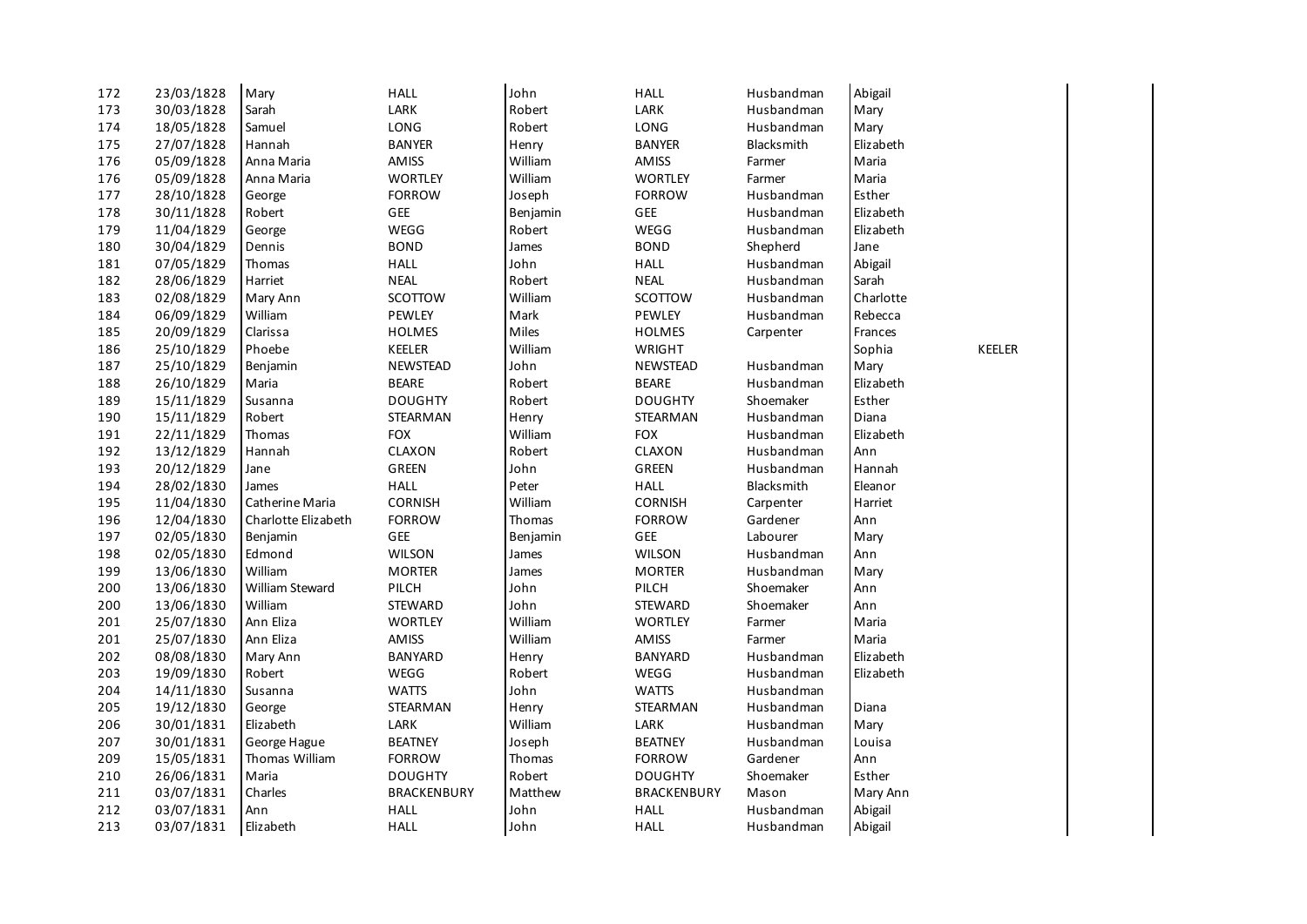| 214 | 10/07/1831 | Robert       | <b>ROBERTS</b>  | Thomas   | <b>ROBERTS</b>  | Carpenter         | Mary      |                 |
|-----|------------|--------------|-----------------|----------|-----------------|-------------------|-----------|-----------------|
| 215 | 02/08/1831 | George       | <b>HOLMES</b>   | Miles    | <b>HOLMES</b>   | Carpenter         | Frances   |                 |
| 216 | 25/09/1831 | William      | CASE            | Henry    | CASE            | Husbandman        | Ann       |                 |
| 217 | 02/10/1831 | Mark         | PEWLEY          | Mark     | PEWLEY          | Husbandman        | Mary Ann  |                 |
| 218 | 08/10/1831 | Robert       | GREY            | Robert   | GREY            | Fisherman         | Mary      |                 |
| 219 | 14/11/1831 | Eleanor      | <b>SILVEY</b>   | Jonas    | <b>SILVEY</b>   | Husbandman        | Mary Ann  |                 |
| 220 | 15/01/1832 | Mary         | <b>NEWSTEAD</b> | John     | <b>NEWSTEAD</b> | Husbandman        | Mary      |                 |
| 221 | 29/01/1832 | Eleanor      | <b>HALL</b>     | Peter    | <b>HALL</b>     | <b>Blacksmith</b> | Eleanor   |                 |
| 222 | 05/02/1832 | Robert       | SWAN            | William  | SWAN            | Husbandman        | Sarah     |                 |
| 223 | 19/02/1832 | Mary Ann     | <b>FOX</b>      | William  | <b>FOX</b>      | Husbandman        | Elizabeth |                 |
| 224 | 04/03/1832 | George       | <b>BOND</b>     | James    | <b>BOND</b>     | Husbandman        | Jane      |                 |
| 225 | 11/03/1832 | William      | <b>KERRISON</b> | William  | <b>KERRISON</b> | Husbandman        | Mary      |                 |
| 226 | 08/04/1832 | Maria        | GEE             | Benjamin | GEE             | Husbandman        | Elizabeth |                 |
| 227 | 20/05/1832 | Richard      | CORNISH         | William  | <b>CORNISH</b>  | Carpenter         | Harriet   |                 |
| 228 | 24/06/1832 | Robert       | PYECRAFT        | John     | PYECRAFT        | Husbandman        | Phoebe    |                 |
| 229 | 29/07/1832 | Eliza        | PILCH           | John     | PILCH           | Shoemaker         | Ann       |                 |
| 229 | 29/07/1832 | Eliza        | <b>STEWARD</b>  | John     | <b>STEWARD</b>  | Shoemaker         | Ann       |                 |
| 230 | 19/08/1832 | Margaret     | <b>HOLMES</b>   | Miles    | <b>HOLMES</b>   | Carpenter         | Frances   |                 |
| 231 | 07/10/1832 | William      | <b>HALL</b>     | John     | <b>HALL</b>     | Husbandman        | Abigail   |                 |
| 232 | 11/11/1832 | John         | <b>DOUGHTY</b>  | Robert   | <b>DOUGHTY</b>  | Shoemaker         | Esther    |                 |
| 233 | 06/01/1833 | Maria        | <b>BROOKS</b>   | Alfred   | <b>BROOKS</b>   | Carpenter         | Lucy      |                 |
| 234 | 06/01/1833 | Robert       | YAXLEY          | William  | YAXLEY          | Husbandman        | Maria     |                 |
| 235 | 15/01/1833 | George       | LARK            | William  | LARK            | Husbandman        | Mary      |                 |
| 236 | 20/01/1833 | Anna Eliza   | CLAXON          | Robert   | CLAXON          | Husbandman        | Anne      |                 |
| 237 | 20/01/1833 | Mary Ann     | <b>KERRISON</b> | William  | <b>KERRISON</b> | Husbandman        | Mary      |                 |
| 238 | 24/03/1833 | <b>Isaac</b> | <b>CLARK</b>    | John     | <b>JONES</b>    |                   | Ann       | <b>CLARK</b>    |
| 239 | 07/04/1833 | Thomas       | <b>ROBERTS</b>  | Thomas   | <b>ROBERTS</b>  | Carpenter         | Mary      |                 |
| 240 | 09/06/1833 | Hannah       | <b>WILSON</b>   | James    | <b>WILSON</b>   | Husbandman        | Anne      |                 |
| 241 | 23/06/1833 | James        | <b>PEWLEY</b>   | Mark     | <b>PEWLEY</b>   | Husbandman        | Mary Ann  |                 |
| 242 | 13/10/1833 | Ann          | <b>FORROW</b>   | Thomas   | <b>FORROW</b>   | Gardener          | Ann       |                 |
| 243 | 19/01/1834 | Frances      | STEARMAN        | Henry    | STEARMAN        | Husbandman        | Diana     |                 |
| 244 | 19/01/1834 | Sarah        | <b>FOREMAN</b>  | John     | <b>FOREMAN</b>  | Farmer            | Margaret  |                 |
| 245 | 02/02/1834 | Mary Ann     | SWAN            | William  | SWAN            | Husbandman        | Sarah     |                 |
| 246 | 09/02/1834 | Henry James  | CORNISH         | William  | <b>CORNISH</b>  | Carpenter         | Harriet   |                 |
| 247 | 16/02/1834 | Susanna      | <b>WORTLEY</b>  | William  | <b>WORTLEY</b>  | Farmer            | Maria     |                 |
| 247 | 16/02/1834 | Susanna      | AMISS           | William  | <b>AMISS</b>    | Farmer            | Maria     |                 |
| 248 | 29/04/1834 | William      | GEE             | Benjamin | GEE             | Husbandman        | Elizabeth |                 |
| 249 | 18/05/1834 | Sarah Ann    | <b>NEWSTEAD</b> | John     | NEWSTEAD        | Labourer          | Mary      |                 |
| 250 | 20/07/1834 | Charlotte    | <b>HOMES</b>    | Miles    | <b>HOMES</b>    | Shoemaker         | Susan     | AMIS            |
| 251 | 28/07/1834 | Maria        | PILCH           | John     | PILCH           | Shoemaker         | Anne      | <b>KERRISON</b> |
| 251 | 28/07/1834 | Maria        | STEWARD         | John     | STEWARD         | Shoemaker         | Anne      | <b>KERRISON</b> |
| 252 | 19/10/1834 | Jane         | <b>TURNER</b>   | Charles  | <b>TURNER</b>   | Farmer            | Mary Ann  | <b>HOLMES</b>   |
| 253 | 23/11/1834 | William      | <b>PYCRAFT</b>  | John     | PYCRAFT         | Labourer          | Phoebe    | <b>DANNIELS</b> |
| 254 | 18/01/1835 | Esther       | LARK            | William  | LARK            | Labourer          | Mary Ann  | <b>PLATTEN</b>  |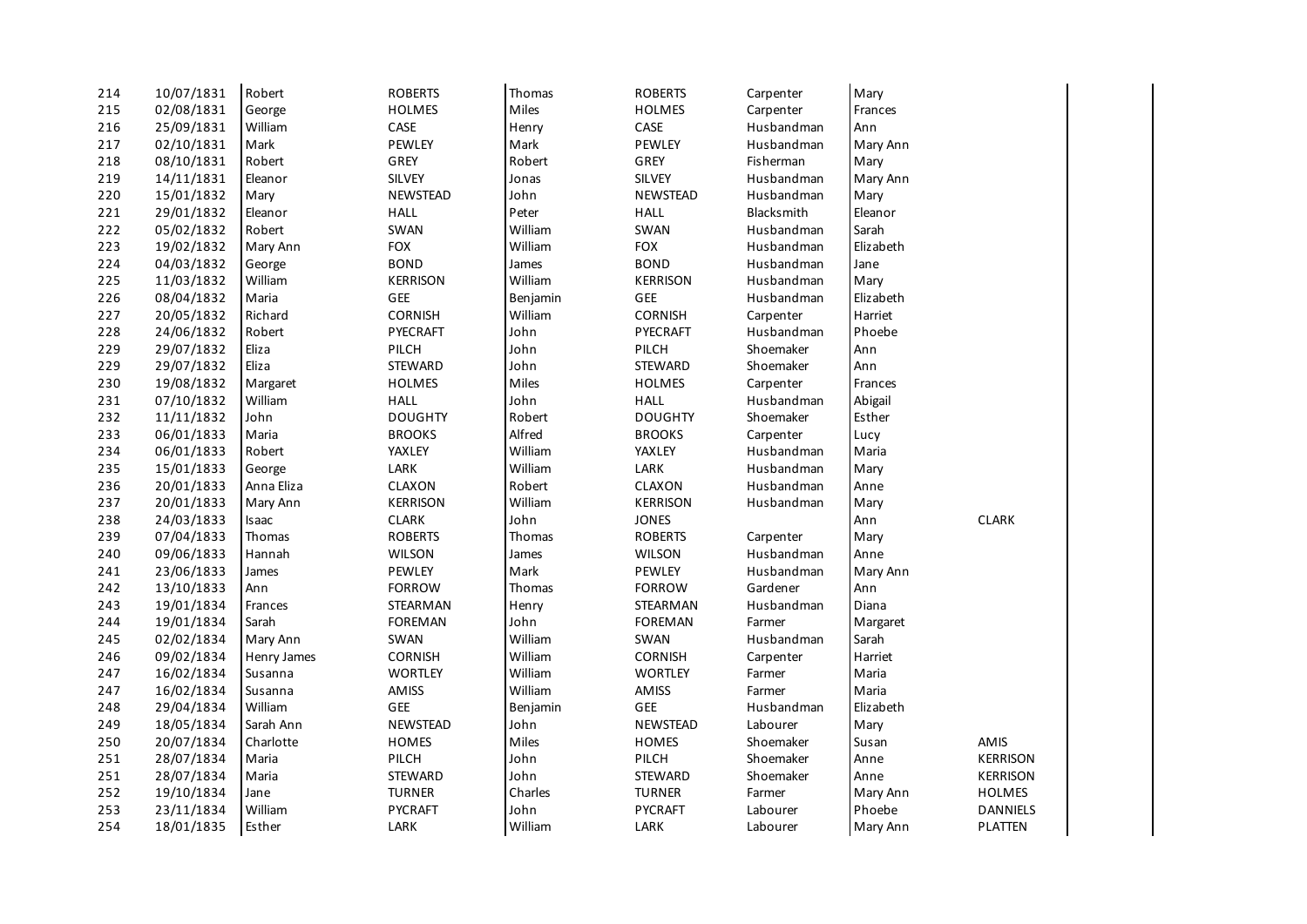| 256 | 17/02/1835 | Isaac                         | YAXLEY            | William  | YAXLEY            | Labourer          | Maria     | SWAN            |            |
|-----|------------|-------------------------------|-------------------|----------|-------------------|-------------------|-----------|-----------------|------------|
| 257 | 02/03/1835 | John                          | <b>KERRISON</b>   | William  | <b>KERRISON</b>   | Labourer          | Mary      | PILE            |            |
| 258 | 07/03/1835 | George                        | <b>HOLMES</b>     |          |                   |                   | Frances   | <b>HOLMES</b>   |            |
| 255 | 08/03/1835 | Susan                         | <b>BIRD</b>       |          |                   |                   | Ann       | <b>BIRD</b>     | 11/10/1834 |
| 259 | 03/05/1835 | John William                  | MACK              |          |                   |                   | Ann       | MACK            |            |
| 260 | 28/06/1835 | Elizabeth                     | SWAN              | William  | SWAN              | Labourer          | Sarah     | LEE             |            |
| 261 | 05/07/1835 | Robert                        | <b>EMPSON</b>     |          |                   |                   | Mary Ann  | <b>EMPSON</b>   |            |
| 262 | 26/07/1835 | Thomas                        | <b>HALL</b>       | Peter    | <b>HALL</b>       | <b>Blacksmith</b> | Ellen     | <b>WATTS</b>    |            |
| 263 | 13/09/1835 | Elizabeth                     | <b>WILSON</b>     | James    | <b>WILSON</b>     | Labourer          | Ann       | <b>STARR</b>    |            |
| 264 | 03/01/1836 | Mary                          | <b>CLAXTON</b>    | Robert   | <b>CLAXTON</b>    | Labourer          | Ann       | <b>OAKLEY</b>   |            |
| 265 | 10/01/1836 | Harriot                       | <b>WATTS</b>      | Thomas   | <b>WATTS</b>      | Labourer          | Ann       | <b>BIRD</b>     |            |
| 268 | 13/01/1836 | John                          | WEGG              | Robert   | WEGG              | Labourer          | Elizabeth | LAXON           |            |
| 266 | 07/02/1836 | Emma                          | <b>CORNISH</b>    | William  | <b>CORNISH</b>    | Carpenter         | Harriot   | LOUND           |            |
| 267 | 07/02/1836 | John Cutting                  | STEWARD           |          |                   |                   | Frances   | STEWARD         |            |
| 269 | 01/04/1836 | Anne                          | <b>HALL</b>       | John     | <b>HALL</b>       | Labourer          | Abigail   |                 |            |
| 270 | 22/05/1836 | Richard                       | <b>BRAKENBURY</b> | Nathen   | <b>BRAKENBURY</b> | Labourer          | Mary Ann  | <b>SPOONER</b>  |            |
| 271 | 29/05/1836 | Jane Farrow                   | <b>HOLMES</b>     |          |                   |                   | Frances   | <b>HOLMES</b>   |            |
| 272 | 19/06/1836 | William                       | <b>HOLMES</b>     | Miles    | <b>HOLMES</b>     | Shoemaker         | Susan     | AMIS            |            |
| 273 | 17/07/1836 | Emma                          | <b>FARROW</b>     | Thomas   | <b>FARROW</b>     | Gardener          | Anne      | PIKE            |            |
| 274 | 07/08/1836 | Mark John Joseph              | PULY              | Mark     | <b>PULY</b>       | Labourer          | Mary Ann  | <b>FOX</b>      |            |
| 275 | 27/11/1836 | William                       | <b>WORTLEY</b>    | William  | <b>WORTLEY</b>    | Farmer            | Maria     | <b>MARTINS</b>  |            |
| 275 | 27/11/1836 | William                       | AMISS             | William  | AMISS             | Farmer            | Maria     | <b>MARTINS</b>  |            |
| 277 | 24/12/1836 | Margaret                      | <b>FOREMAN</b>    | John     | <b>FOREMAN</b>    | Farmer            | Margarett | <b>WATSON</b>   |            |
| 276 | 05/03/1837 | Anne                          | YAXLEY            | William  | YAXLEY            | Labourer          | Maria     | SEANN           | 28/02/1837 |
| 283 | 22/04/1837 | Thomas                        | <b>HALL</b>       | Peter    | <b>HALL</b>       | Blacksmith        | Eleanor   | <b>WATTS</b>    |            |
| 278 | 28/05/1837 | John                          | SWAN              | William  | SWAN              | Labourer          | Sarah     | LEE             |            |
| 279 | 04/06/1837 | Elizabeth                     | GEE               | Benjamin | GEE               | Labourer          | Elizabeth | <b>BUNTON</b>   |            |
| 280 | 11/06/1837 | Robert                        | SYLVA             | Robert   | SYLVA             | Labourer          | Elizabeth | <b>FARROW</b>   |            |
| 281 | 11/06/1837 | Robert                        | STEWARD           | John     | STEWARD           | Shoemaker         | Ann       | <b>KERRISON</b> |            |
| 281 | 11/06/1837 | Robert                        | PILCH             | John     | PILCH             | Shoemaker         | Ann       | <b>KERRISON</b> |            |
| 282 | 25/06/1837 | James                         | <b>WATTS</b>      | Thomas   | <b>WATTS</b>      | Pie Dealer        | Anne      | <b>BIRD</b>     |            |
| 284 | 08/10/1837 | Matthew                       | <b>WILSON</b>     | James    | <b>WILSON</b>     | Labourer          | Ann       | <b>STARR</b>    |            |
| 285 | 08/10/1837 | George Wright Newland DOUGHTY |                   |          |                   |                   | Esther    | <b>DOUGHTY</b>  |            |
| 286 | 25/02/1838 | Elizabeth                     | <b>BEAN</b>       | Robert   | <b>BEAN</b>       | Labourer          | Mary Ann  |                 | 01/02/1838 |
| 287 | 11/03/1838 | Clarissa                      | <b>HOLMES</b>     | Miles    | <b>HOLMES</b>     | Carpenter         | Frances   |                 | 15/09/1829 |
| 288 | 11/03/1838 | Jane                          | <b>HOLMES</b>     |          |                   |                   | Frances   | <b>HOLMES</b>   | 26/05/1836 |
| 289 | 11/03/1838 | Elizabeth                     | <b>FARROW</b>     | Joseph   | <b>FARROW</b>     | Labourer          | Frances   |                 | 12/02/1838 |
| 290 | 25/03/1838 | Robert                        | <b>EMPSON</b>     |          |                   |                   | Mary Ann  | <b>EMPSON</b>   | 27/06/1835 |
| 291 | 20/05/1838 | George                        | <b>BECKERSON</b>  | Henry    | <b>BECKERSON</b>  | Husbandman        | Hannah    |                 | 22/04/1838 |
| 292 | 28/05/1838 | Eliza                         | CAP               | Benjamin | CAP               | Husbandman        | Susan     |                 | 23/05/1838 |
| 293 | 29/07/1838 | Hannah                        | <b>KERRISON</b>   | William  | <b>KERRISON</b>   | Husbandman        | Mary      |                 |            |
| 294 | 12/08/1838 | George                        | <b>BRAKENBURY</b> | Matthew  | <b>BRAKENBURY</b> | Husbandman        | Mary Ann  |                 |            |
| 295 | 28/10/1838 | Charles                       | <b>CORNISH</b>    | William  | <b>CORNISH</b>    | Carpenter         | Harriet   |                 | 30/09/1838 |
| 296 | 25/11/1838 | Jonas Walpole                 | <b>BAILEY</b>     | Samuel   | <b>BAILEY</b>     | Carpenter         | Mary Ann  |                 |            |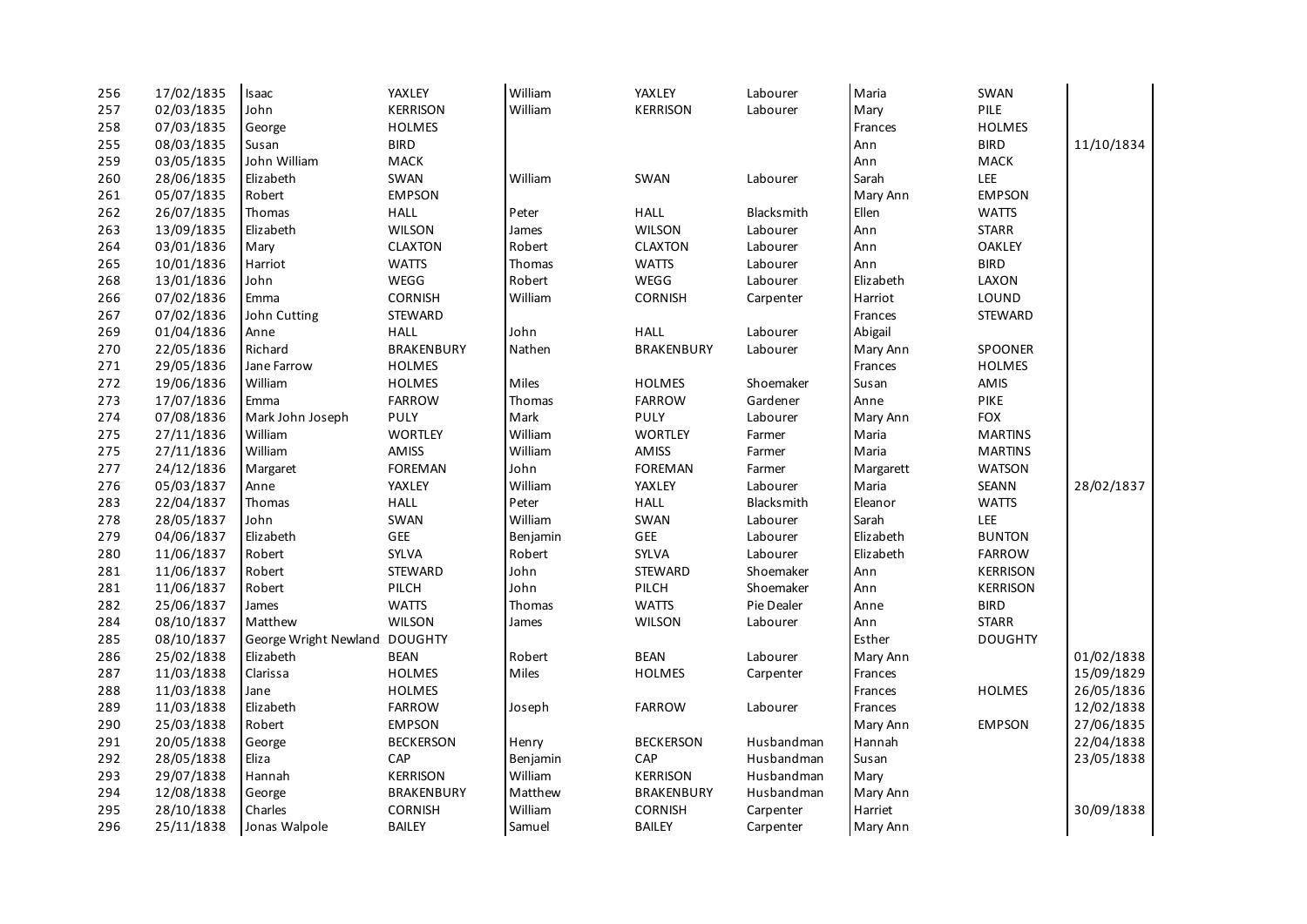| 297 | 11/02/1839 | James Francis Errington BARNES |                  | William Lawson         | <b>BARNES</b>    | Clerk     | Grace     |                | 13/01/1839 |
|-----|------------|--------------------------------|------------------|------------------------|------------------|-----------|-----------|----------------|------------|
| 298 | 24/02/1839 | Elizabeth                      | <b>PARDON</b>    | Brown                  | PARDON           | Labourer  | Sarah     |                | 25/12/1836 |
| 299 | 24/02/1839 | Mary Ann                       | <b>PARDON</b>    | Brown                  | <b>PARDON</b>    | Labourer  | Sarah     |                | 25/01/1839 |
| 300 | 23/04/1839 | Elizabeth                      | <b>SEXTON</b>    | William                | <b>SEXTON</b>    | Labourer  | Sarah     |                | 22/04/1839 |
| 301 | 28/04/1839 | Jacob                          | YAXLEY           | William                | YAXLEY           | Labourer  | Maria     |                | 28/04/1839 |
| 302 | 19/05/1839 | Easter                         | LARK             | William                | LARK             | Labourer  | Mary      |                | 22/04/1839 |
| 303 | 19/05/1839 | Jonas                          | <b>STUART</b>    | John                   | <b>STUART</b>    | Shoemaker | Ann       |                | 24/04/1839 |
| 303 | 19/05/1839 | Jonas                          | PILCH            | John                   | PILCH            | Shoemaker | Ann       |                | 24/04/1839 |
| 304 | 31/07/1839 | Elizabeth                      | <b>WATTS</b>     | Thomas                 | <b>WATTS</b>     | Dealer    | Ann       | <b>BIRD</b>    |            |
| 305 | 02/10/1839 | Sarah Ann                      | <b>BECKERSON</b> | Henry                  | <b>BECKERSON</b> | Labourer  | Hannah    |                |            |
| 306 | 17/11/1839 | Samuel                         | LARKE            | Robert                 | LARKE            | Labourer  | Charlotte |                | 24/10/1839 |
| 307 | 24/11/1839 | William                        | <b>PULEY</b>     | Mark                   | <b>PULEY</b>     | Labourer  | Mary      |                |            |
| 308 | 29/11/1839 | Benjamin                       | <b>FARROW</b>    | Joseph                 | <b>FARROW</b>    | Labourer  | Frances   |                | 26/11/1839 |
| 309 | 16/02/1840 | Henry                          | <b>FOREMAN</b>   | John                   | <b>FOREMAN</b>   | Farmer    | Margaret  |                | 28/12/1839 |
| 310 | 19/04/1840 | Sarah                          | YAXLEY           | William                | YAXLEY           | Labourer  | Maria     |                | 20/03/1840 |
| 311 | 19/04/1840 | Robert                         | <b>PALMER</b>    | Thomas                 | <b>PALMER</b>    | Labourer  | Ann       |                | 22/03/1840 |
| 312 | 26/04/1840 | George                         | <b>SUMMONS</b>   | George                 | <b>SUMMONS</b>   | Labourer  | Mary      |                | 28/03/1840 |
| 313 | 12/07/1840 | Emma                           | GEE              | Benjamin               | GEE              | Gardener  | Elizabeth |                | 28/05/1840 |
| 314 | 28/07/1840 | Alice                          | <b>BARNES</b>    | William Lawson         | <b>BARNES</b>    | Clerk     | Grace     |                | 18/06/1840 |
| 315 | 02/08/1840 | Mary Ann                       | <b>BEAN</b>      | Robert                 | <b>BEAN</b>      | Labourer  | Mary Ann  |                | 10/07/1840 |
| 316 | 27/09/1840 | Rachel                         | <b>JARVIS</b>    | Edward                 | <b>JARVIS</b>    | Labourer  | Mary      |                | 16/08/1840 |
| 317 | 27/12/1840 | Benjamin Albert                | <b>FARROW</b>    | Joseph                 | <b>FARROW</b>    | Labourer  | Frances   |                | 26/11/1840 |
| 318 | 21/02/1841 | Henry                          | <b>BECKERSON</b> | Henry                  | <b>BECKERSON</b> | Labourer  | Hannah    |                | 15/01/1841 |
| 320 | 03/04/1841 | Sarah                          | <b>SEXTON</b>    | William                | <b>SEXTON</b>    | Labourer  | Sarah     |                | 01/04/1841 |
| 319 | 21/05/1841 | William                        | <b>KERRISON</b>  | William                | <b>KERRISON</b>  | Labourer  | Mary      |                | 14/01/1841 |
| 321 | 12/09/1841 | Samuel Sewell                  | <b>DEWING</b>    |                        |                  |           | Mary Ann  | <b>DEWING</b>  | 07/08/1841 |
| 322 | 16/11/1841 | Elizabeth                      | AMISS            | William                | AMISS            | Farmer    | Maria     |                | 16/07/1841 |
| 322 | 16/11/1841 | Elizabeth                      | <b>WORTLEY</b>   | William                | <b>WORTLEY</b>   | Farmer    | Maria     |                | 16/07/1841 |
| 323 | 24/12/1841 | Ann Eliza                      | <b>BARNES</b>    | William Lawson         | <b>BARNES</b>    | Clerk     | Grace     |                | 24/11/1841 |
| 324 | 27/01/1842 | Sarah Susannah                 | <b>STEWARD</b>   |                        |                  |           | Mary Ann  | <b>STEWARD</b> | 12/12/1841 |
| 325 | 27/03/1842 | Jane                           | <b>BECKERSON</b> | Henry                  | <b>BECKERSON</b> | Labourer  | Hannah    |                | 27/02/1842 |
| 326 | 27/03/1842 | William Henry                  | <b>LINES</b>     |                        |                  |           | Lucy      | <b>LINES</b>   | 01/03/1842 |
| 327 | 08/11/1842 | Martha                         | PARDON           | Brown                  | PARDON           | Labourer  | Sarah     |                | 11/03/1842 |
| 328 | 12/02/1843 | Ann                            | MACK             | Richard                | MACK             | Labourer  | Elizabeth |                | 16/01/1843 |
| 329 | 20/02/1843 | Jonas                          | <b>BOWMAN</b>    | Benjamin               | <b>BOWMAN</b>    | Labourer  | Ann       |                |            |
| 330 | 23/02/1843 | James                          | <b>BOWMAN</b>    | Benjamin               | <b>BOWMAN</b>    | Labourer  | Ann       |                |            |
| 331 | 04/06/1843 | Emma                           | LARK             | William                | LARK             | Labourer  | Mary      |                |            |
| 332 | 18/06/1843 | Mary Ann                       | <b>BEKERSON</b>  | Henry                  | <b>BEKERSON</b>  | Labourer  | Hannah    |                | 01/05/1843 |
| 333 | 20/08/1843 | Susanna                        | STAGEMAN         | Jonathan               | STAGEMAN         | Farmer    | Dinah     |                | 28/08/1841 |
| 334 | 20/08/1843 | Robert                         | STAGEMAN         | Jonathan               | STAGEMAN         | Farmer    | Dinah     |                | 07/07/1843 |
| 335 | 31/12/1843 | Edmund                         | YAXLEY           | William                | YAXLEY           | Labourer  | Maria     |                | 05/09/1843 |
| 336 | 28/01/1844 | John                           | PARDON           | Brown                  | PARDON           | Labourer  | Sarah     |                | 03/09/1843 |
| 337 | 04/02/1844 | Robert                         | <b>FARROW</b>    | Joseph                 | <b>FARROW</b>    | Labourer  | Frances   |                | 02/02/1844 |
| 338 | 31/03/1844 | Emma Jane                      | LARKE            | <b>William Burrell</b> | LARKE            | Shoemaker | Abigail   |                | 03/03/1844 |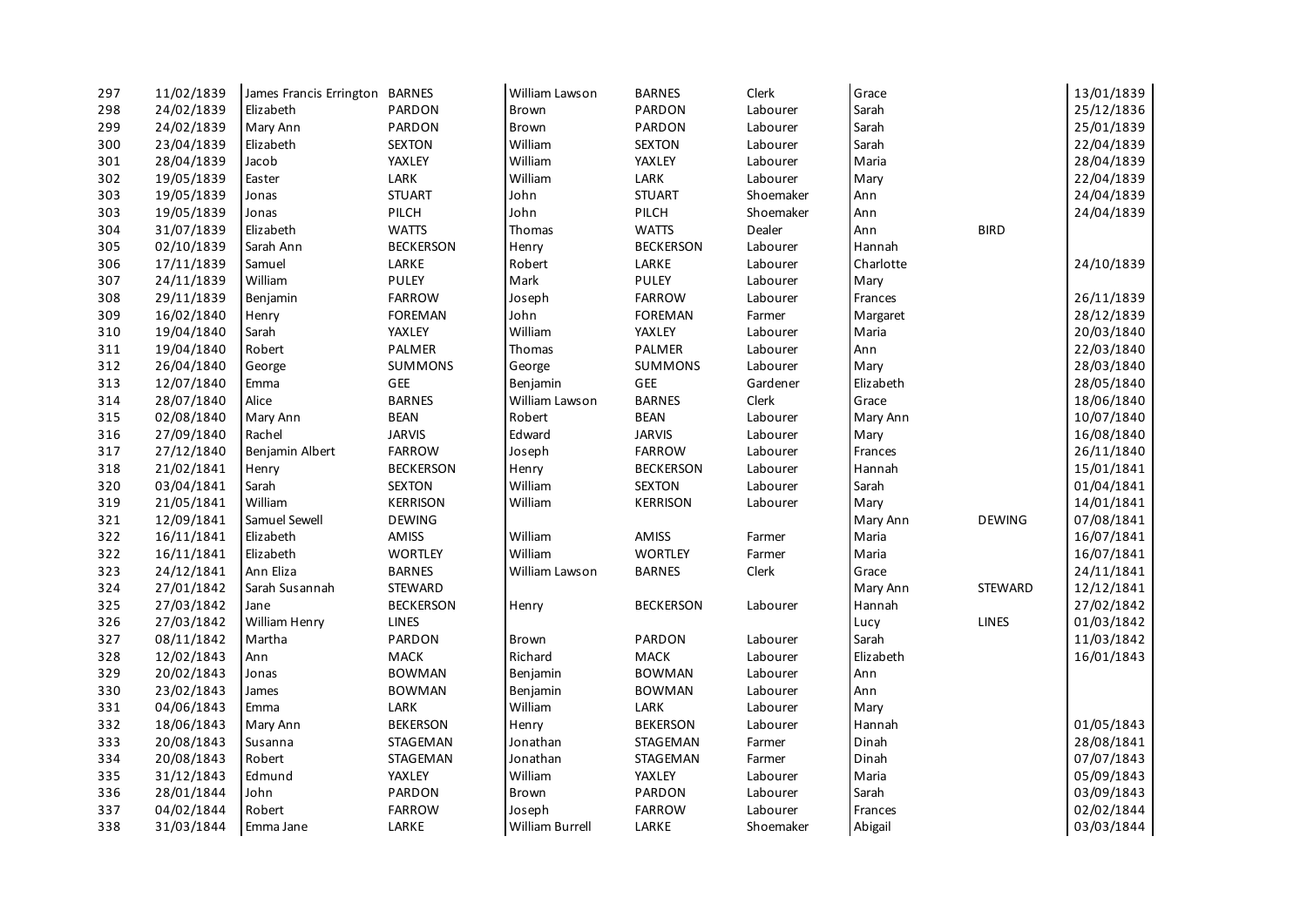| 339 | 22/12/1844 | Benjamin              | CANNON            |                       |                   |                  | Charlotte | CANNON         | 28/10/1844 |
|-----|------------|-----------------------|-------------------|-----------------------|-------------------|------------------|-----------|----------------|------------|
| 340 | 22/12/1844 | George                | <b>WATTS</b>      | Thomas                | <b>WATTS</b>      | Dealer           | Ann       |                | 01/09/1840 |
| 341 | 22/12/1844 | Ireland               | <b>WATTS</b>      | Thomas                | <b>WATTS</b>      | Dealer           | Ann       |                | 15/10/1844 |
| 342 | 27/12/1844 | Robert                | AMISS             | William               | AMISS             | Dealer           | Maria     |                | 14/03/1839 |
| 342 | 27/12/1844 | Robert                | <b>WORTLEY</b>    | William               | <b>WORTLEY</b>    | Dealer           | Maria     |                | 14/03/1839 |
| 343 | 27/12/1844 | Horatio               | <b>AMISS</b>      | William               | <b>AMISS</b>      | Dealer           | Maria     |                | 17/03/1843 |
| 343 | 27/12/1844 | Horatio               | <b>WORTLEY</b>    | William               | <b>WORTLEY</b>    | Dealer           | Maria     |                | 17/03/1843 |
| 344 | 25/02/1845 | Sarah                 | SWANN             | William               | SWANN             | Labourer         | Sarah     |                |            |
| 345 | 09/03/1845 | Charlotte             | <b>BECKERSON</b>  | Henry                 | <b>BECKERSON</b>  | Labourer         | Hannah    |                | 18/02/1845 |
| 346 | 02/04/1845 | William               | LARKE             | William               | LARKE             | Labourer         | Mary      |                | 23/03/1845 |
| 347 | 09/09/1845 | William               | CANHAM            | William               | CANHAM            | Labourer         | Elizabeth |                | 02/09/1843 |
| 348 | 14/09/1845 | Mary Ann              | <b>SEXTON</b>     | William               | <b>SEXTON</b>     | Labourer         | Sarah     |                |            |
| 349 | 17/10/1845 | Isaack                | YAXLEY            | William               | YAXLEY            | Labourer         | Maria     |                | 10/10/1845 |
| 350 | 03/11/1845 | Henry                 | <b>STEARMAN</b>   |                       |                   |                  | Mary      | STEARMAN       |            |
| 351 | 04/11/1845 | Robert                | <b>KERRISON</b>   | William               | <b>KERRISON</b>   | Labourer         | Mary      |                | 04/11/1845 |
| 352 | 04/11/1845 | Anna                  | <b>KERRISON</b>   | William               | <b>KERRISON</b>   | Labourer         | Mary      |                | 04/11/1845 |
| 353 | 09/11/1845 | James                 | <b>BOWMAN</b>     | Benjamin              | <b>BOWMAN</b>     | Labourer         | Ann       |                | 15/07/1845 |
| 354 | 28/12/1845 | Henry                 | STEERMAN          |                       |                   |                  | Elizabeth | STEERMAN       | 01/11/1845 |
| 355 | 08/02/1846 | Eliza                 | <b>HANNANT</b>    |                       |                   |                  | Eliza     | <b>HANNANT</b> | 31/01/1846 |
| 356 | 10/05/1846 | Anna Matilda          | <b>ALDIS</b>      | William               | ALDIS             | Police Constable | Elizabeth |                | 10/01/1846 |
| 357 | 13/05/1846 | Harriet               | <b>FARROW</b>     | Joseph                | <b>FARROW</b>     | Labourer         | Frances   |                | 25/04/1846 |
| 358 | 02/08/1846 | Martha                | PARDON            | Brown                 | <b>PARDON</b>     | Labourer         | Sarah     |                | 09/05/1846 |
| 359 | 14/10/1846 | James                 | <b>DEWING</b>     |                       |                   |                  | Maria     | <b>DEWING</b>  |            |
| 360 | 24/01/1847 | George                | SWANN             | William               | SWANN             | Labourer         | Sarah     |                | 14/01/1847 |
| 361 | 24/02/1847 | James                 | <b>BECKERSON</b>  | Henry                 | <b>BECKERSON</b>  | Labourer         | Hannah    |                | 11/02/1847 |
| 362 | 23/05/1847 | Martha                | <b>WRIGHT</b>     | George                | <b>WRIGHT</b>     | Labourer         | Mary Ann  |                | 02/05/1847 |
| 363 | 04/06/1847 | Martin                | <b>MACK</b>       | William               | MACK              | Labourer         | Sarah     |                |            |
| 364 | 01/08/1847 | Jane                  | <b>FOREMAN</b>    | Robert                | <b>FOREMAN</b>    | Labourer         | Pamella   |                | 26/03/1847 |
| 365 | 03/10/1847 | Sarah Elizabeth       | <b>STEWARD</b>    | William               | <b>STEWARD</b>    | Bricklayer       | Charlotte |                |            |
| 366 | 10/10/1847 | Robert                | <b>KERRISON</b>   | William               | <b>KERRISON</b>   | Labourer         | Mary      |                | 14/11/1847 |
| 367 | 06/02/1848 | Edward John           | <b>ALDIS</b>      | William               | <b>ALDIS</b>      | Police Constable | Elizabeth |                | 25/06/1847 |
| 368 | 02/04/1848 | Mathew                | <b>BRAKENBURY</b> | Mathew                | <b>BRAKENBURY</b> | Labourer         | Mary Ann  |                | Adult      |
| 369 | 02/04/1848 | Charles               | <b>BRAKENBURY</b> | Mathew                | <b>BRAKENBURY</b> | Labourer         | Mary Ann  |                | Adult      |
| 370 | 16/04/1848 | Jacob                 | <b>SEXTON</b>     | William               | <b>SEXTON</b>     | Labourer         | Sarah     |                | 11/04/1848 |
| 371 | 14/05/1848 | Elizabeth             | YAXLEY            | William               | YAXLEY            | Labourer         | Maria     |                | 09/04/1848 |
| 372 | 08/10/1848 | Ann Elizabeth         | <b>WILSON</b>     |                       |                   |                  | Sarah     | <b>WILSON</b>  | 11/07/1848 |
| 373 | 26/11/1848 | Thomas                | <b>FARROW</b>     | Joseph                | <b>FARROW</b>     | Labourer         | Frances   |                | 03/10/1848 |
| 374 | 14/01/1849 | Joseph William        | <b>STEWARD</b>    | William               | <b>STEWARD</b>    | Bricklayer       | Charlotte |                | 09/12/1848 |
| 375 | 27/05/1849 | Maria                 | PARDON            | Brown                 | PARDON            | Labourer         | Sarah     |                | 18/09/1848 |
| 376 | 14/10/1849 | James                 | <b>BECKERSON</b>  | Henry                 | <b>BECKERSON</b>  | Labourer         | Hannah    |                | 11/02/1847 |
| 377 | 14/10/1849 | William               | <b>BECKERSON</b>  | Henry                 | <b>BECKERSON</b>  | Labourer         | Hannah    |                | 09/08/1849 |
| 378 | 28/10/1849 | <b>Edmund William</b> | SWANN             | William               | SWANN             | Labourer         | Sarah     |                | 27/06/1849 |
| 379 | 18/11/1849 | Robert Theophilus     | <b>WATTS</b>      | George                | <b>WATTS</b>      | Farmer           | Elizabeth |                | 26/10/1849 |
| 380 | 07/04/1850 | Amelia Catharine      | <b>MULLEN</b>     | <b>William Thomas</b> | <b>MULLEN</b>     | Farmer           | Harriett  |                | 31/01/1850 |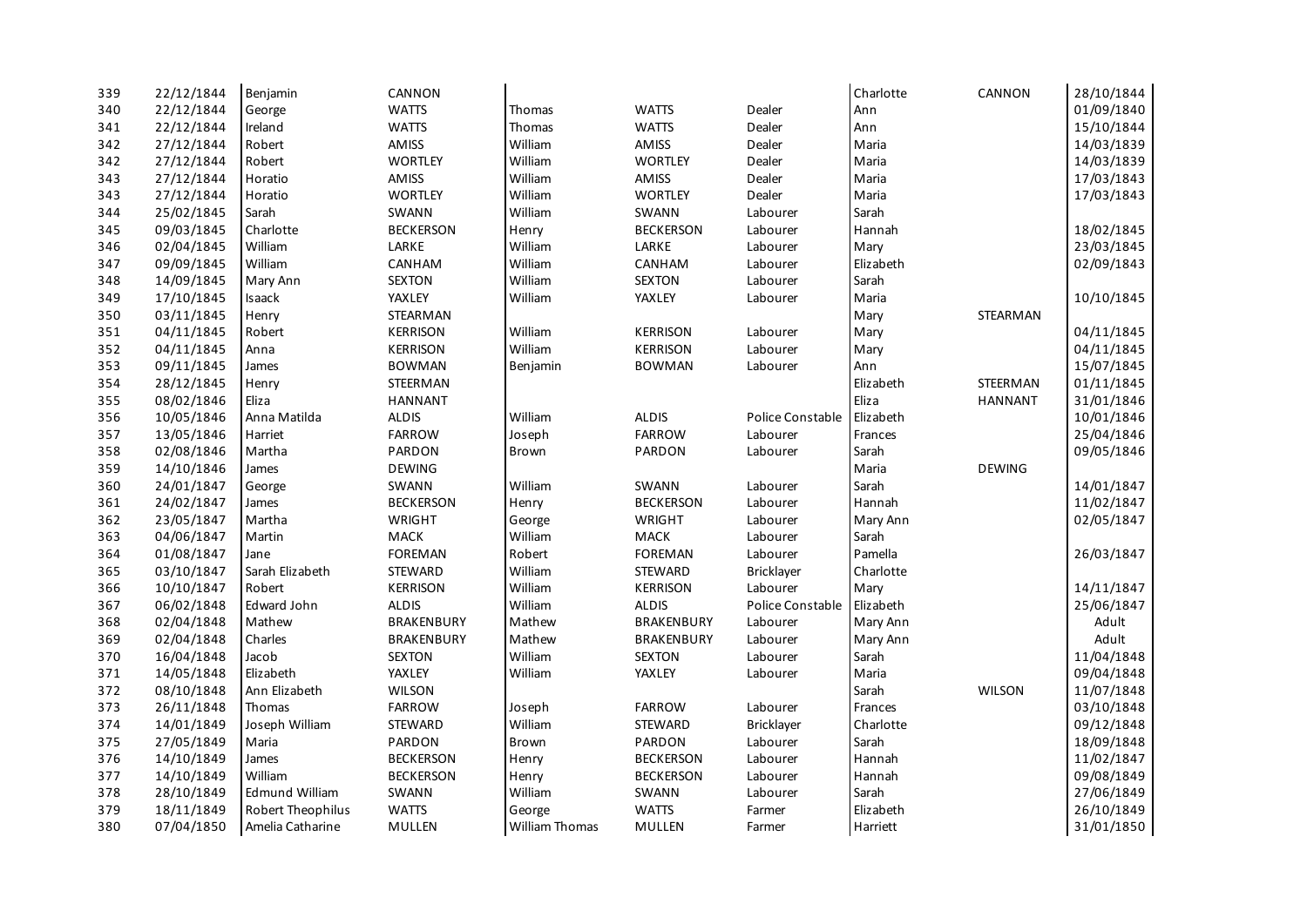| 381 | 30/06/1850 | George               | <b>FOREMAN</b>     | Robert                | <b>FOREMAN</b>     | Labourer          | Peamley      |                 | 02/05/1850 |
|-----|------------|----------------------|--------------------|-----------------------|--------------------|-------------------|--------------|-----------------|------------|
| 382 | 30/06/1850 | William              | <b>SEXTON</b>      | William               | <b>SEXTON</b>      | Labourer          | Sarah        |                 | 07/06/1850 |
| 383 | 10/11/1850 | William              | YAXLEY             | William               | YAXLEY             | Labourer          | Maria        |                 | 29/09/1850 |
| 384 | 22/12/1850 | Maria                | <b>STEWARD</b>     | William               | <b>STEWARD</b>     | <b>Bricklayer</b> | Charlotte    |                 | 22/11/1850 |
| 385 | 22/12/1850 | Frances              | <b>BECKERSON</b>   | Henry                 | <b>BECKERSON</b>   | Labourer          | Sarah        |                 | 24/11/1850 |
| 386 | 22/12/1850 | Elizabeth            | <b>SUFFLING</b>    |                       |                    |                   | Sarah        | <b>SUFFLING</b> | 24/06/1840 |
| 387 | 20/04/1851 | Sarah                | <b>CLARKE</b>      | Joseph                | <b>CLARKE</b>      | Gardener          | Ellen Hannah |                 | 25/03/1849 |
| 388 | 18/05/1851 | Hannah               | <b>HALL</b>        | Henry                 | <b>HALL</b>        | Labourer          | Jane         |                 | 21/02/1851 |
| 389 | 09/06/1851 | Elizabeth            | LAMBERT            | George                | LAMBERT            | Labourer          | Sarah        |                 | 09/06/1851 |
| 390 | 29/06/1851 | Mary Ann             | <b>WILSON</b>      | Thomas                | <b>WILSON</b>      | Labourer          | Mary Ann     |                 | 26/05/1851 |
| 391 | 27/09/1851 | Maria                | <b>HALL</b>        | Robert                | <b>HALL</b>        | Labourer          | Hannah       |                 |            |
| 392 | 05/10/1851 | Jane Elizabeth       | <b>SIMMS</b>       | Ezariah               | <b>SIMMS</b>       | Chap Man          | Eliza        |                 | 11/09/1851 |
| 393 | 26/10/1851 | Emma Elizabeth       | <b>WATTS</b>       | George                | <b>WATTS</b>       | Farmer            | Elizabeth    |                 | 26/09/1851 |
| 394 | 06/11/1851 | Henry Matthew Cooper | <b>ROBINSON</b>    | Henry                 | <b>ROBINSON</b>    | Vint Bachelor     | Lucy Cooper  |                 | 18/09/1851 |
| 395 | 02/01/1852 | Eliza                | SWANN              | William               | SWANN              | Labourer          | Sarah        |                 |            |
| 396 | 15/02/1852 | Robert               | <b>FOREMAN</b>     | Robert                | <b>FOREMAN</b>     | Labourer          | Pamella      |                 | 10/07/1851 |
| 397 | 14/03/1852 | George               | <b>CLARKE</b>      | Joseph                | <b>CLARKE</b>      | Gardener          | Ellen Hannah |                 | 24/01/1852 |
| 398 | 11/07/1852 | Anna Maria           | <b>BRACKENBURY</b> | Matthew               | <b>BRACKENBURY</b> | Labourer          | Maria        |                 | 13/05/1852 |
| 399 | 26/09/1852 | Frank William        | MULLEN             | <b>William Thomas</b> | <b>MULLEN</b>      | Farmer            | Harriett     |                 | 10/04/1852 |
| 400 | 13/03/1853 | John                 | <b>HALL</b>        | Robert                | <b>HALL</b>        | Labourer          | Hannah       |                 | 06/01/1853 |
| 401 | 01/05/1853 | Jane                 | <b>SEXTON</b>      | William               | <b>SEXTON</b>      | Labourer          | Sarah        |                 | 01/02/1853 |
| 402 | 01/05/1853 | Eliza                | <b>STEWARD</b>     | William               | <b>STEWARD</b>     | Bricklayer        | Charlotte    |                 | 03/03/1853 |
| 403 | 08/05/1853 | Thomas               | <b>HALL</b>        |                       |                    |                   | Mary         | <b>HALL</b>     | 18/02/1853 |
| 404 | 25/08/1853 | Georgiana Londsey    | <b>ROBINSON</b>    | Henry                 | <b>ROBINSON</b>    | Vint Bachelor     | Lucy Cooper  |                 | 11/05/1853 |
| 405 | 04/09/1853 | Anna                 | GEE                | Robert                | GEE                | Labourer          | Eleanor      |                 | 24/08/1853 |
| 406 | 05/03/1854 | Jane                 | <b>HALL</b>        | Henry                 | <b>HALL</b>        | Labourer          | Jane         |                 | 09/09/1853 |
| 407 | 12/03/1854 | George               | LARKE              |                       |                    |                   | Elizabeth    | LARKE           |            |
| 408 | 12/03/1854 | James                | GEE                | Thomas                | GEE                | Labourer          | Ruth         |                 | 09/10/1853 |
| 409 | 02/03/1855 | Maria                | <b>HALL</b>        | Robert                | <b>HALL</b>        | Labourer          | Hannah       |                 | 28/02/1855 |
| 410 | 29/04/1855 | Edgar Edmund         | MULLEN             | <b>William Thomas</b> | MULLEN             | Farmer            | Frances      |                 |            |
| 411 | 04/11/1855 | Ellen                | <b>GEE</b>         | Robert                | GEE                | Labourer          | Elanor       |                 |            |
| 412 | 21/03/1856 | Jane Minna           | <b>BRACKENBURY</b> | Matthew               | <b>BRACKENBURY</b> | Labourer          | Maria        |                 | 09/03/1856 |
| 413 | 08/06/1856 | <b>Adaline Clara</b> | <b>WATTS</b>       | George                | <b>WATTS</b>       | Farmer            | Elizabeth    |                 | 02/03/1856 |
| 414 | 21/09/1856 | George               | GEE                | Thomas                | ${\sf GEE}$        | Labourer          | Ruth         |                 | 06/09/1855 |
| 415 | 16/02/1857 | Henry                | AMISS              | William               | AMISS              | Labourer          | Ann          |                 | 06/02/1857 |
| 416 | 04/03/1857 | Charles              | <b>HALL</b>        | Robert                | <b>HALL</b>        | Labourer          | Hannah       |                 | 16/02/1857 |
| 417 | 20/05/1857 | John Henry           | SWANN              |                       |                    |                   | Elizabeth    | SWANN           | 05/03/1857 |
| 418 | 31/05/1857 | Mary Ann             | <b>HALL</b>        | Henry                 | <b>HALL</b>        | Labourer          | Jane         |                 | 27/10/1856 |
| 419 | 02/08/1857 | William Benjamin     | STEWARD            | William               | <b>STEWARD</b>     | Bricklayer        | Charlotte    |                 | 20/10/1856 |
| 420 | 02/08/1857 | Elizabeth            | GEE                | Thomas                | ${\sf GEE}$        | Labourer          | Ruth         |                 | 01/07/1857 |
| 421 | 30/11/1857 | Robert               | <b>HALL</b>        | John                  | <b>HALL</b>        | Labourer          | Mary         |                 | 07/10/1857 |
| 422 | 30/11/1857 | Emma Jane            | <b>WILSON</b>      | Thomas                | <b>WILSON</b>      | Labourer          | Mary Ann     |                 | 16/08/1857 |
| 423 | 11/04/1858 | Georgiana Lee        | <b>WATTS</b>       |                       |                    |                   | Mary Ann     | <b>WATTS</b>    | 21/01/1858 |
| 424 | 13/06/1858 | <b>Emily Louisa</b>  | <b>WATTS</b>       | George                | <b>WATTS</b>       | Shopkeeper        | Elizabeth    |                 | 03/03/1858 |
|     |            |                      |                    |                       |                    |                   |              |                 |            |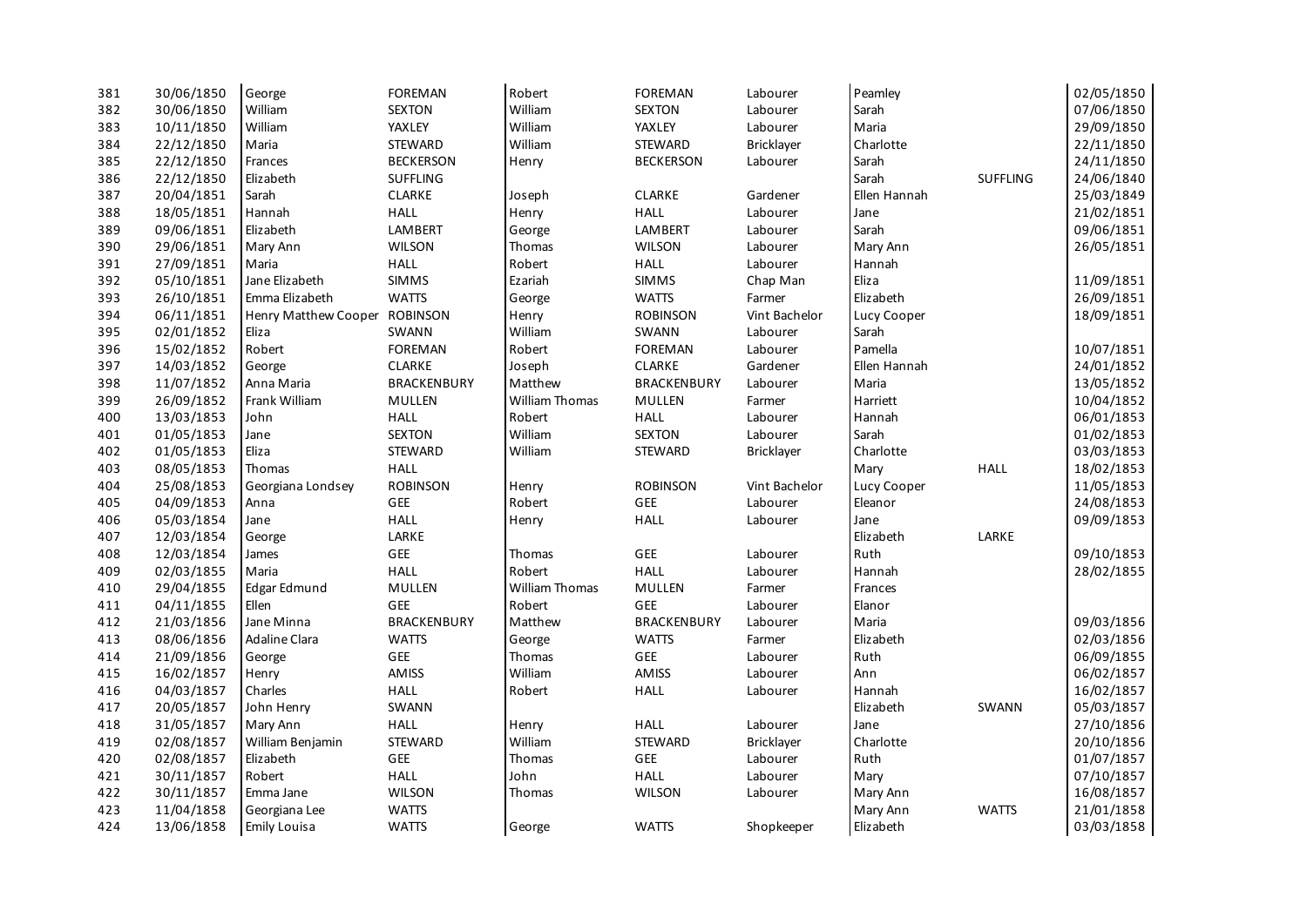| 425 | 13/06/1858   | Ada Mary             | <b>WATTS</b>       | James                 | <b>WATTS</b>       | Banker's Clerk | Clara            |               | 11/09/1856 |
|-----|--------------|----------------------|--------------------|-----------------------|--------------------|----------------|------------------|---------------|------------|
| 426 | 29/08/1858   | Jane                 | <b>AMISS</b>       | William               | AMISS              | Labourer       | Mary Ann         |               | 14/06/1858 |
| 427 | 24/04/1859   | Harriett             | <b>HALL</b>        | Henry                 | <b>HALL</b>        | Labourer       | Jane             |               | 16/02/1859 |
| 428 | 02/05/1859   | Harriet              | <b>GEE</b>         | Robert                | GEE                | Labourer       | Eleanor          |               | 22/04/1859 |
| 429 | 22/07/1860   | Laura Hannah         | <b>WATTS</b>       | George                | <b>WATTS</b>       | Shopkeeper     | Elizabeth        |               | 19/10/1859 |
| 430 | 22/07/1860   | Louis James          | <b>WATTS</b>       | James                 | <b>WATTS</b>       | Banker's Clerk | Clara            |               | 18/12/1858 |
| 431 | 23/09/1860   | Mary Ann             | BRACKENBURY        | Matthew               | <b>BRACKENBURY</b> | Labourer       | Maria            |               | 25/06/1860 |
| 432 | 30/09/1860   | Robert Christmas     | <b>HALL</b>        | Robert                | <b>HALL</b>        | Labourer       | Hannah           |               | 25/12/1859 |
| 433 | 30/09/1860   | William              | <b>WILSON</b>      | Thomas                | <b>WILSON</b>      | Labourer       | Mary Ann         |               | 16/10/1859 |
| 434 | 11/11/1860   | George Henry         | <b>LEE</b>         | Benjamin              | LEE                | Dealer         | Mary Ann         |               | 16/09/1860 |
| 435 | 16/02/1861   | Charles Henry        | WORTLEY            | William               | <b>WORTLEY</b>     | Labourer       | Ann              |               |            |
| 435 | 16/02/1861   | Charles Henry        | AMISS              | William               | AMISS              | Labourer       | Ann              |               |            |
| 436 | 08/09/1861   | Maria                | <b>GEE</b>         | Thomas                | <b>GEE</b>         | Labourer       | Ruth             |               | 16/11/1859 |
| 437 | 08/09/1861   | Walter Henry         | STEWARD            | William               | STEWARD            | Bricklayer     | Charlotte        |               | 31/12/1858 |
| 438 | 08/09/1861   | Elizabeth Charlotte  | STEWARD            | William               | STEWARD            | Bricklayer     | Charlotte        |               | 28/06/1861 |
| 439 | 22/12/1861   | Alice Clipperton     | <b>FARROW</b>      |                       |                    |                | Elizabeth        | <b>FARROW</b> | 07/11/1861 |
| 441 | $-$ /02/1862 | Emma Valentine       | <b>HALL</b>        | Robert                | <b>HALL</b>        | Labourer       | Hannah           |               | 14/02/1862 |
| 440 | 01/02/1862   | Harriet              | <b>BRACKENBURY</b> | Charles               | <b>BRACKENBURY</b> | Labourer       | Sarah            |               | 04/07/1861 |
| 442 | 13/03/1862   | James Webster        | YAXLEY             |                       |                    |                | Sarah            | YAXLEY        | 15/02/1862 |
| 443 | 16/03/1862   | James                | <b>BENSELEY</b>    | James                 | <b>BENSELEY</b>    | Labourer       | Mary Ann         |               | 23/12/1853 |
| 444 | 30/03/1862   | Arthur George        | <b>WATTS</b>       | George                | <b>WATTS</b>       | Shopkeeper     | Elizabeth        |               | 04/02/1862 |
| 445 | 25/05/1862   | Louisa Ann           | <b>BOWMAN</b>      | Benjamin              | <b>BOWMAN</b>      | Labourer       | Maria            |               | 03/02/1862 |
| 446 | 07/06/1862   | Julia                | <b>HALL</b>        | William               | <b>HALL</b>        | Labourer       | Lydia            |               |            |
| 447 | 06/07/1862   | <b>Florence Mary</b> | LEE                | Benjamin              | LEE                | Dealer         | Mary Ann         |               | 19/03/1862 |
| 448 | 06/07/1862   | Jane Minna           | <b>BRCKENBURY</b>  | Matthew               | <b>BRCKENBURY</b>  | Labourer       | Maria            |               | 28/05/1862 |
| 449 | 06/07/1862   | Thomas Cooke         | <b>LEE</b>         | Thomas Cooke          | LEE                | Labourer       | Ruth             |               | 31/10/1841 |
| 450 | 06/07/1862   | James                | <b>BOWMAN</b>      | Benjamin              | <b>BOWMAN</b>      | Labourer       | Maria            |               | 26/03/1862 |
| 451 | 31/08/1862   | Harry                | <b>WATTS</b>       | James                 | <b>WATTS</b>       | Banker's Clerk | Clara            |               | 06/05/1861 |
| 452 | 01/02/1863   | William              | <b>SEXTON</b>      | Joshua                | <b>SEXTON</b>      | Labourer       | Sarah            |               |            |
| 453 | 01/03/1863   | Mary Elizabeth       | <b>HALL</b>        | John                  | <b>HALL</b>        | Labourer       | Mary             |               | 17/11/1862 |
| 454 | 08/03/1863   | Albert George        | POOLEY             | John                  | POOLEY             | Labourer       | Elizabeth        |               | 21/11/1862 |
| 455 | 10/04/1863   | Charles Benjamin     | <b>FARROW</b>      |                       |                    |                | Harriet          | <b>FARROW</b> |            |
| 456 | 21/06/1863   | Edgar Edmund         | MULLEN             | <b>William Thomas</b> | MULLEN             | Farmer         | Harriet          |               |            |
| 457 | 21/06/1863   | William Thomas       | MULLEN             | William Thomas        | MULLEN             | Farmer         | Harriet          |               |            |
| 458 | 21/06/1863   | Archie John          | MULLEN             | William Thomas        | MULLEN             | Farmer         | Harriet          |               |            |
| 459 | 02/08/1863   | Sarah Elizabeth      | <b>BUMFREY</b>     | Robert                | <b>BUMFREY</b>     | Labourer       | Ann              |               |            |
| 460 | 09/09/1863   | Laura                | MACK               | John                  | MACK               | Labourer       | Matilda          |               |            |
| 461 | 20/09/1863   | William              | GEE                | Thomas Cook           | GEE                | Labourer       | Ruth             |               |            |
| 462 | 24/01/1864   | Robert               | <b>SEXTON</b>      | Joshua                | <b>SEXTON</b>      | Labourer       | Sarah            |               |            |
| 463 | 09/05/1864   | Norrina              | <b>STEWART</b>     | William               | <b>STEWART</b>     | Bricklayer     | Mary             |               |            |
| 464 | 15/05/1864   | Harold Robert        | <b>WATTS</b>       | George                | <b>WATTS</b>       | Shopkeeper     | Elizabeth Sayers |               | 09/03/1864 |
| 465 | 22/05/1864   | Willie               | <b>HALL</b>        | William               | <b>HALL</b>        | Labourer       | Lydia            |               |            |
| 466 | 10/12/1864   | Elizabeth            | <b>MACK</b>        | John                  | MACK               | Labourer       | Matilda          |               |            |
| 467 | 04/01/1865   | Laura                | <b>LAYCOCK</b>     | William               | <b>LAYCOCK</b>     | Labourer       | Sophia           |               |            |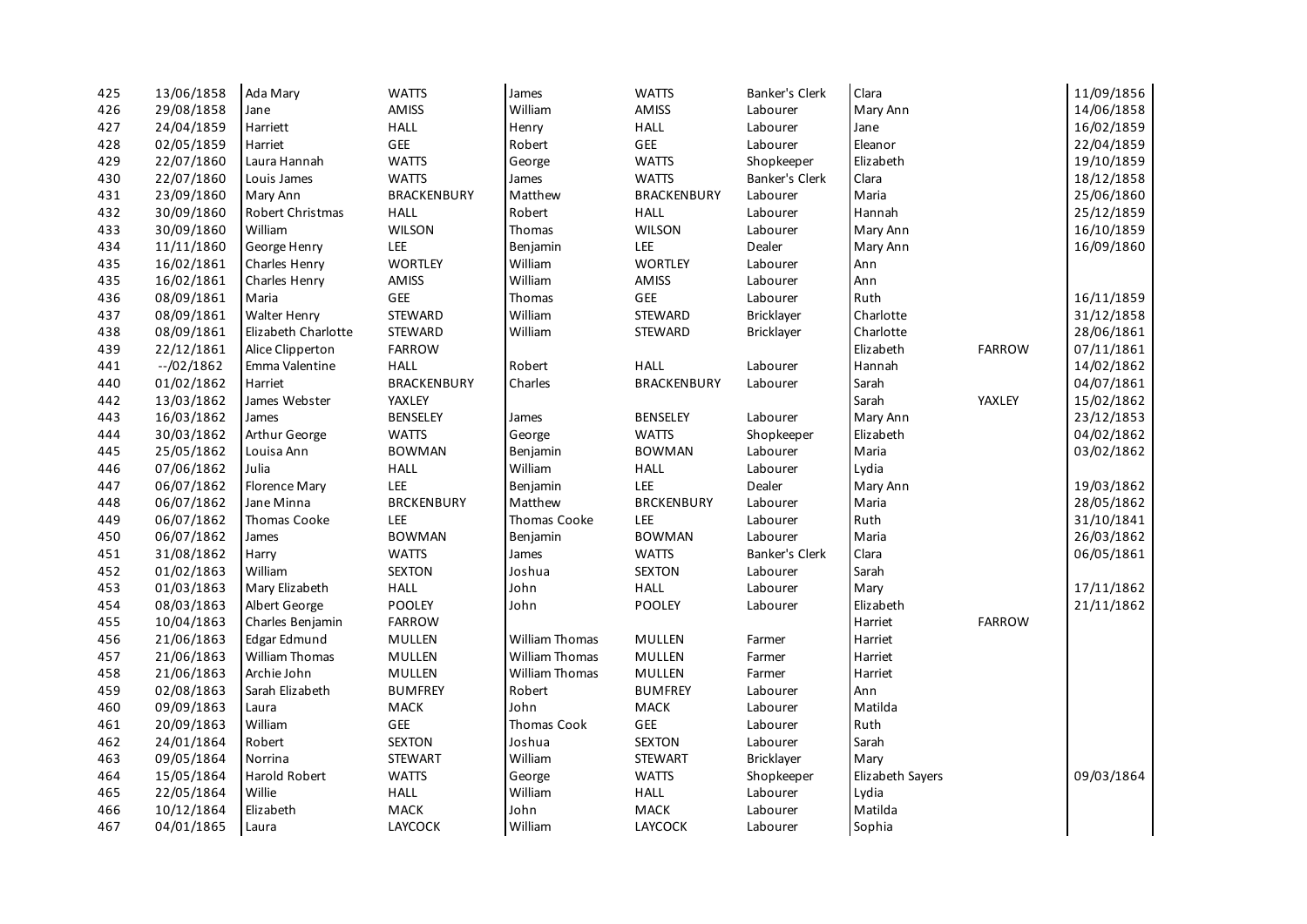| 468 | 16/04/1865 | Robert                           | <b>LEE</b>         | Benjamin    | LEE                | Dealer     | Mary Anne        |            |
|-----|------------|----------------------------------|--------------------|-------------|--------------------|------------|------------------|------------|
| 469 | 14/05/1865 | George William                   | POOLEY             | William     | POOLEY             | Labourer   | Emma             |            |
| 470 | 28/05/1865 | Louis George                     | PYCRAFT            | Charles     | PYCRAFT            | Labourer   | Harriet          |            |
| 471 | 04/06/1865 | Caroline Elizabeth               | POOLEY             | John        | POOLEY             | Labourer   | Elizabeth        |            |
| 472 | 11/06/1865 | Georgiana                        | MACE               | George      | MACE               | Labourer   | Mary             |            |
| 473 | 11/06/1865 | James                            | <b>MACE</b>        | George      | MACE               | Labourer   | Mary             |            |
| 474 | 11/06/1865 | John Allan Frederick             | <b>BOWMAN</b>      | Benjamin    | <b>BOWMAN</b>      | Labourer   | Maria            |            |
| 475 | 11/06/1865 | James William                    | <b>BRACKENBURY</b> | Matthew     | <b>BRACKENBURY</b> | Labourer   | Maria            |            |
| 476 | 18/06/1865 | Richard John                     | <b>CORNISH</b>     | John        | <b>CORNISH</b>     | Carpenter  | Sarah            |            |
| 477 | 18/06/1865 | Harriet                          | <b>CORNISH</b>     | John        | <b>CORNISH</b>     | Carpenter  | Sarah            |            |
| 478 | 18/06/1865 | Robinson John                    | <b>CORNISH</b>     | John        | <b>CORNISH</b>     | Carpenter  | Sarah            |            |
| 479 | 18/06/1865 | Catherine Mary                   | CORNISH            | John        | CORNISH            | Carpenter  | Sarah            |            |
| 480 | 18/06/1865 | Mira Elizabeth Sarah             | CORNISH            | John        | CORNISH            | Carpenter  | Sarah            |            |
| 487 | 08/07/1865 | James Matthew                    | <b>BOND</b>        | John Sexton | <b>BOND</b>        | Labourer   | Eliza            |            |
| 481 | 08/10/1865 | Robert Cook                      | <b>GEE</b>         | Thomas Cook | GEE                | Labourer   | Ruth             |            |
| 482 | 08/10/1865 | George                           | <b>PARDON</b>      | John        | PARDON             | Labourer   | Mary Anne        |            |
| 483 | 26/12/1865 | Rachel Elizabeth                 | <b>DUCKER</b>      | John        | <b>DUCKER</b>      | Farmer     | Mary Anne        |            |
| 484 | 14/03/1866 | Emma Jane                        | <b>SEXTON</b>      | Joshua      | <b>SEXTON</b>      | Labourer   | Sarah            |            |
| 485 | 08/07/1866 | John George                      | LAYCOCK            | William     | LAYCOCK            | Labourer   | Sophia           | 08/11/1865 |
| 486 | 08/07/1866 | John                             | <b>HALL</b>        | William     | <b>HALL</b>        | Labourer   | Lillea           |            |
| 488 | 02/08/1866 | Jane Gertrude                    | <b>PYCRAFT</b>     | Charles     | <b>PYCRAFT</b>     | Labourer   | Harriet          |            |
| 489 | 30/09/1866 | Rosina Mary                      | <b>WATTS</b>       | George      | <b>WATTS</b>       | Shopkeeper | Elizabeth Sayers |            |
| 490 | 07/10/1866 | Hannah Emmaline                  | <b>STEWARD</b>     | William     | STEWARD            | Mason      | Mary             |            |
| 491 | 17/03/1867 | William                          | <b>BEANE</b>       | John        | <b>BEANE</b>       | Labourer   | Martha           |            |
| 492 | 12/05/1867 | Thomas William                   | <b>HALL</b>        | John        | <b>HALL</b>        | Labourer   | Mary             |            |
| 493 | 22/09/1867 | Elizabeth Frances Harriet BOWMAN |                    | Benjamin    | <b>BOWMAN</b>      | Labourer   | Maria            |            |
| 494 | 22/09/1867 | Alice Mary                       | <b>LEE</b>         | Benjamin    | LEE                | Dealer     | Mary Ann         | 10/08/1867 |
| 495 | 22/09/1867 | Georgiana                        | <b>BRACKENBURY</b> | Charles     | <b>BRACKENBURY</b> | Labourer   | Sarah            |            |
| 497 | 05/04/1868 | George                           | <b>BEAN</b>        | James       | <b>BEAN</b>        | Labourer   | Sarah            |            |
| 498 | 05/04/1868 | Mary Anne                        | <b>MACE</b>        | George      | MACE               | Labourer   | Mary             |            |
| 500 | 05/04/1868 | Jane Gertrude                    | <b>PYCRAFT</b>     | Charles     | <b>PYCRAFT</b>     | Labourer   | Harriet          |            |
| 501 | 05/04/1868 | <b>Edward Thomas</b>             | <b>GEE</b>         | Thomas Cook | GEE                | Labourer   | Ruth             |            |
| 502 | 05/04/1868 | Mary Ann                         | <b>BRAKENBURY</b>  | Matthew     | <b>BRAKENBURY</b>  | Labourer   | Maria            |            |
| 503 | 05/04/1868 | William                          | <b>SEXTON</b>      | Joshua      | <b>SEXTON</b>      | Labourer   | Sarah Susanna    |            |
| 504 | 05/04/1868 | Frederick William                | LAYCOCK            | William     | <b>LAYCOCK</b>     | Labourer   | Sophia           |            |
| 505 | 21/06/1868 | Helen Anne                       | <b>WATTS</b>       | George      | <b>WATTS</b>       | Shopkeeper | Elizabeth        |            |
| 506 | 03/09/1868 | Lydia                            | <b>HALL</b>        | William     | <b>HALL</b>        | Labourer   | Lydia            |            |
| 507 | 14/02/1869 | Eliza                            | PARDON             | John        | PARDON             | Labourer   | Mary Anne        |            |
| 508 | 14/02/1869 | Hannah                           | POOLEY             | John        | POOLEY             | Labourer   | Elizabeth        |            |
| 509 | 20/06/1869 | Robert William                   | PYCRAFT            | Charles     | <b>PYCRAFT</b>     | Labourer   | Harriet          |            |
| 510 | 20/06/1869 | Christmas Leviathan              | <b>HEWETT</b>      | James       | <b>HEWETT</b>      | Labourer   | Mary Anne        |            |
| 511 | 20/02/1870 | <b>Ethel Claudin</b>             | <b>WATTS</b>       | George      | <b>WATTS</b>       | Shopkeeper | Elizabeth Sayers |            |
| 512 | 20/02/1870 | Maria                            | <b>GEE</b>         | Thomas Cook | <b>GEE</b>         | Labourer   | Ruth             |            |
| 513 | 20/02/1870 | Arthur Solomon                   | <b>STEWARD</b>     | William     | <b>STEWARD</b>     | Mason      | Mary             |            |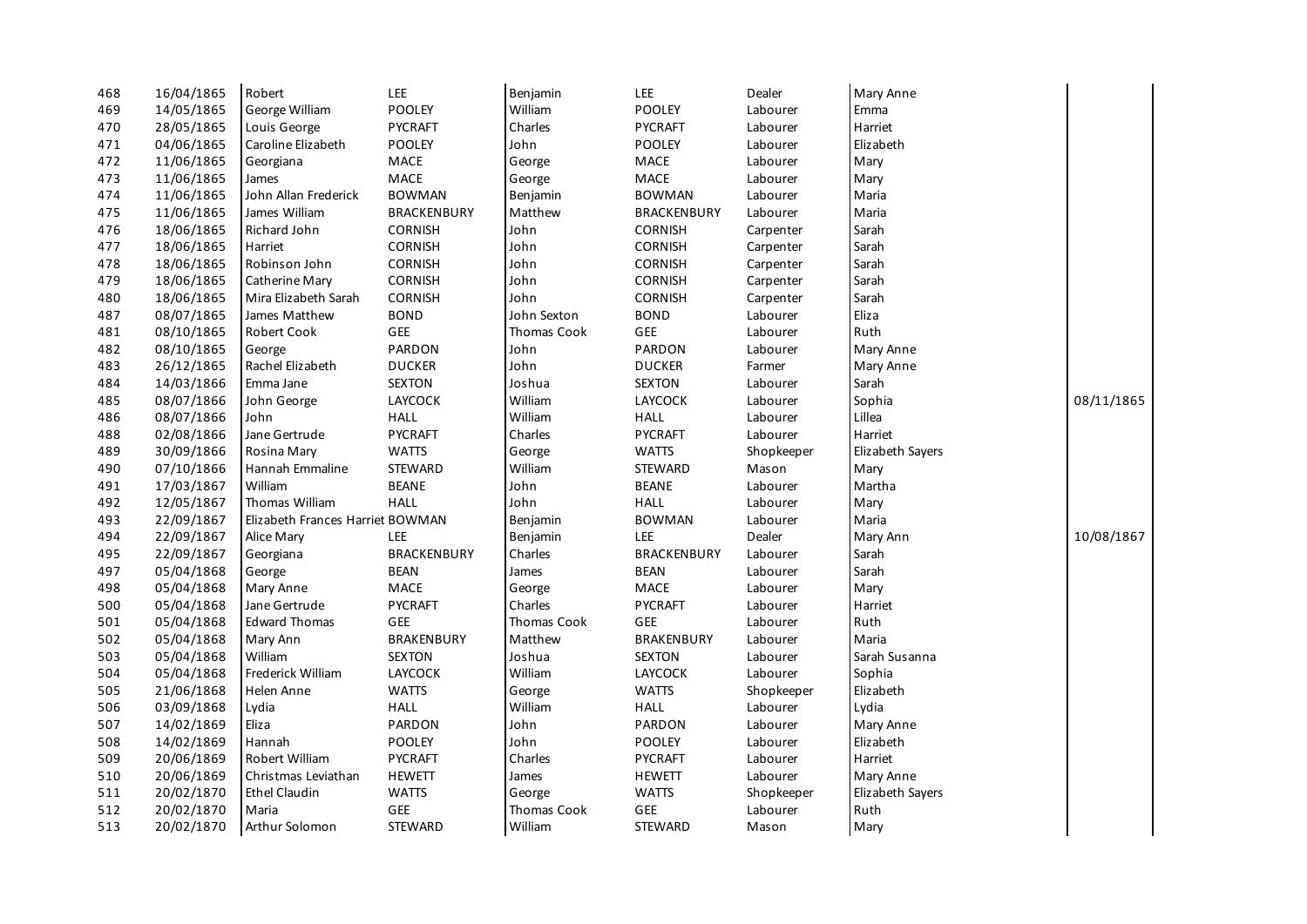| 514 | 20/02/1870 | William         | MACE               | George       | MACE               | Labourer | Mary          |            |  |
|-----|------------|-----------------|--------------------|--------------|--------------------|----------|---------------|------------|--|
| 515 | 20/02/1870 | Robert William  | <b>BEAN</b>        | James        | <b>BEAN</b>        | Labourer | Sarah         |            |  |
| 516 | 20/02/1870 | Sarah           | <b>BEAN</b>        | John         | <b>BEAN</b>        | Labourer | Martha        |            |  |
| 517 | 20/02/1870 | Mary Anne       | <b>SEXTON</b>      | Joshua       | <b>SEXTON</b>      | Labourer | Sarah Susanna |            |  |
| 518 | 18/04/1870 | Hannah Easter   | <b>BRACKENBURY</b> | Charles      | <b>BRACKENBURY</b> | Labourer | Sarah         |            |  |
| 519 | 24/04/1870 | Florence        | <b>BAKER</b>       | John         | <b>BAKER</b>       | Labourer | Susan         |            |  |
| 520 | 13/05/1870 | Ellen           | <b>SEXTON</b>      | Joshua       | <b>SEXTON</b>      | Labourer | Sarah Susanna |            |  |
| 521 | 02/10/1870 | Alfred          | <b>HALL</b>        | William      | <b>HALL</b>        | Labourer | Lydia         |            |  |
| 522 | 02/10/1870 | Harriet         | <b>ROBERTS</b>     | John         | <b>ROBERTS</b>     | Labourer | Elizabeth     |            |  |
| 523 | 02/10/1870 | George          | <b>ROBERTS</b>     | John         | <b>ROBERTS</b>     | Labourer | Elizabeth     |            |  |
| 524 | 02/10/1870 | Anna Eliza      | <b>ROBERTS</b>     | John         | <b>ROBERTS</b>     | Labourer | Elizabeth     |            |  |
| 525 | 02/10/1870 | Emma Martha     | <b>PARDON</b>      | John         | <b>PARDON</b>      | Labourer | Mary Anne     |            |  |
| 526 | 18/06/1871 | Elizabeth       | <b>POOLEY</b>      | Ezra         | <b>POOLEY</b>      | Labourer | Charlotte     |            |  |
| 527 | 27/06/1871 | Walter          | GEE                | Thomas       | GEE                | Labourer | Ruth          |            |  |
| 528 | 30/07/1871 | Ellen           | <b>SEXTON</b>      | Joshua       | <b>SEXTON</b>      | Labourer | Sarah Susanna |            |  |
| 529 | 30/07/1871 | Georgiana       | <b>POOLEY</b>      | John         | <b>POOLEY</b>      | Labourer | Elizabeth     |            |  |
| 530 | 30/07/1871 | Mary Anne       | <b>BEAN</b>        | James        | <b>BEAN</b>        | Labourer | Sarah Anne    |            |  |
| 531 | 30/07/1871 | Walter          | MACE               | George       | MACE               | Labourer | Mary          |            |  |
| 532 | 30/07/1871 | Lilly           | GEE                |              |                    |          | Emma          | <b>GEE</b> |  |
| 533 | 30/07/1871 | Violet          | GEE                |              |                    |          | Elizabeth     | GEE        |  |
| 534 | 31/07/1871 | Arthur          | <b>HUET</b>        | John         | <b>HUET</b>        | Labourer | Charlotte     |            |  |
| 535 | 20/02/1872 | Edward          | <b>BEAN</b>        | James        | <b>BEAN</b>        | Labourer | Sarah         |            |  |
| 537 | 14/04/1872 | Alice Flora     | <b>STEWARD</b>     | William      | <b>STEWARD</b>     | Mason    | Mary          |            |  |
| 536 | 21/06/1872 | Richard John    | MACK               | John         | <b>MACK</b>        | Labourer | Matilda       |            |  |
| 538 | 01/11/1872 | Fred Henry      | PARDON             | John         | PARDON             | Labourer | Sarah Anne    |            |  |
| 539 | 27/01/1873 | John William    | <b>FARROW</b>      | Benjamin     | <b>FARROW</b>      | Labourer | Emma          |            |  |
| 540 | 22/02/1873 | George          | <b>SEXTON</b>      | Joshua       | <b>SEXTON</b>      | Labourer | Sarah         |            |  |
| 541 | 18/05/1873 | George Henry    | <b>TODD</b>        | John         | <b>TODD</b>        | Labourer | Susannah      |            |  |
| 542 | 15/06/1873 | Ellen Elizabeth | <b>BRACKENBURY</b> | Matthew      | <b>BRACKENBURY</b> | Labourer | Maria         |            |  |
| 543 | 15/06/1873 | Arthur Robert   | PARDON             | John         | PARDON             | Labourer | Mary Anne     |            |  |
| 544 | 15/06/1873 | Eliza           | GEE                | Robert       | GEE                | Labourer | Eleanor       |            |  |
| 545 | 15/06/1873 | Emma            | <b>GEE</b>         | Robert       | GEE                | Labourer | Eleanor       |            |  |
| 546 | 15/06/1873 | Jonas Silva     | GEE                | Robert       | GEE                | Labourer | Eleanor       |            |  |
| 547 | 15/06/1873 | Marianne        | <b>GEE</b>         | Robert       | GEE                | Labourer | Eleanor       |            |  |
| 548 | 15/06/1873 | Ellen           | <b>BUMPHREY</b>    | William      | <b>BUMPHREY</b>    | Labourer | Frances       |            |  |
| 549 | 15/06/1873 | Susanna         | <b>BUMPHREY</b>    | William      | <b>BUMPHREY</b>    | Labourer | Frances       |            |  |
| 550 | 05/10/1873 | Arthur          | MACE               | George       | MACE               | Labourer | Mary          |            |  |
| 551 | 05/10/1873 | James           | <b>BEAN</b>        | James        | <b>BEAN</b>        | Labourer | Sarah         |            |  |
| 552 | 01/04/1874 | Laura           | POOLEY             | John         | <b>POOLEY</b>      | Labourer | Elizabeth     |            |  |
| 553 | 12/04/1874 | George          | <b>BAKER</b>       | John         | <b>BAKER</b>       | Labourer | Susannah      |            |  |
| 554 | 29/11/1874 | Arthur William  | YAXLEY             | Edmund       | YAXLEY             | Labourer | Ann           |            |  |
| 555 | 01/01/1875 | Jane            | <b>SEXTON</b>      | Joshua       | <b>SEXTON</b>      | Labourer | Sarah Susanna |            |  |
| 556 | 01/01/1875 | Edith           | <b>SEXTON</b>      | Joshua       | <b>SEXTON</b>      | Labourer | Sarah Susanna |            |  |
| 557 | 21/03/1875 | Emily           | <b>GEE</b>         | Thomas Cooke | <b>GEE</b>         | Labourer | Ruth          |            |  |